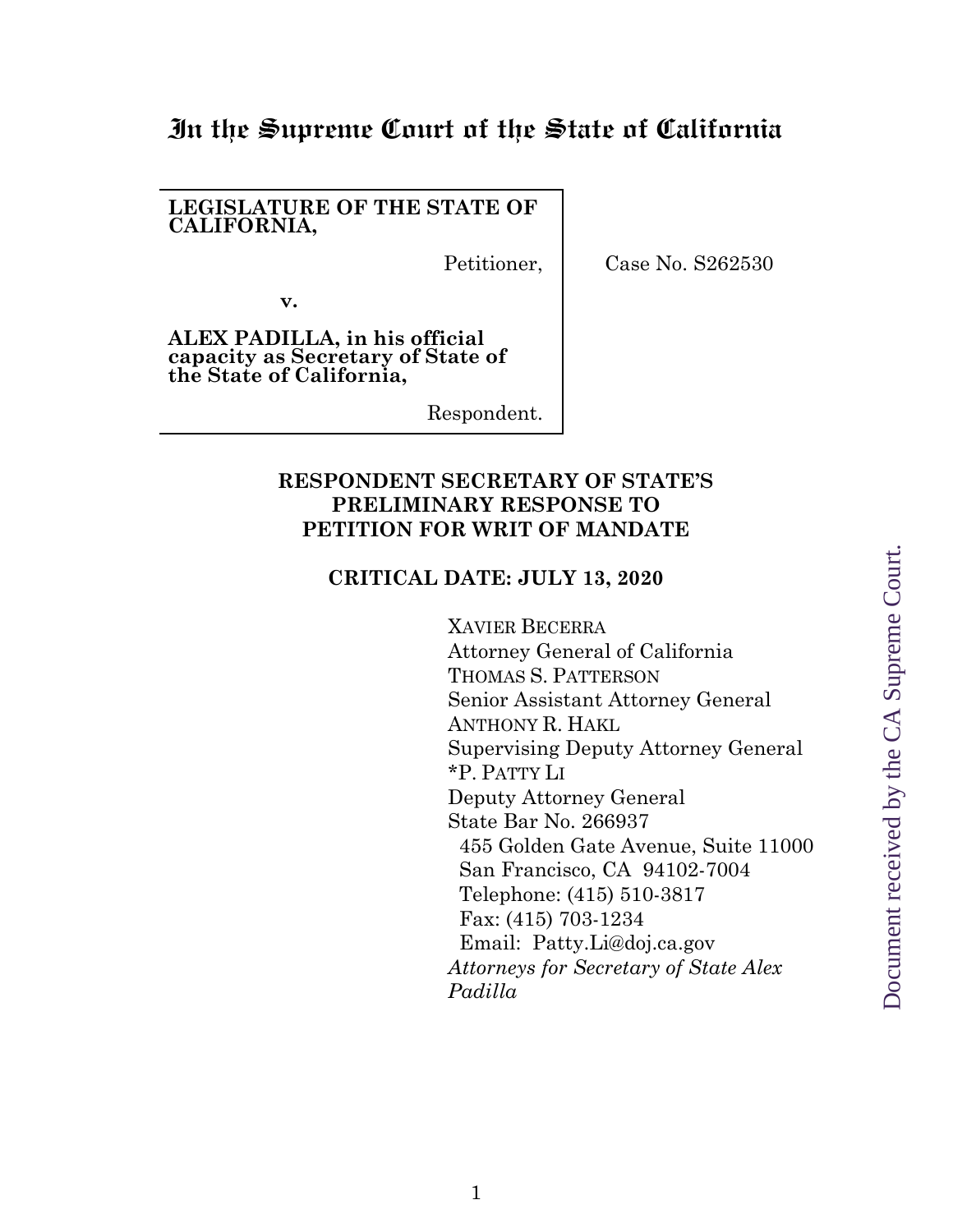# **TABLE OF CONTENTS**

| I.   | The California Citizens Redistricting                                                        |                                                                                                       |  |
|------|----------------------------------------------------------------------------------------------|-------------------------------------------------------------------------------------------------------|--|
| Н.   | The Secretary of State's Redistricting Duties 11                                             |                                                                                                       |  |
| III. |                                                                                              |                                                                                                       |  |
|      | $A$ .                                                                                        | <b>Election Administration Deadlines</b>                                                              |  |
|      | <b>B.</b>                                                                                    | Deadlines Relating to Placement of a<br>Legislative Constitutional Amendment                          |  |
|      | C.                                                                                           | Efforts to Address the Impact of Delayed<br>U.S. Census Data on Redistricting in                      |  |
|      |                                                                                              |                                                                                                       |  |
|      |                                                                                              |                                                                                                       |  |
| Ι.   | This Court Should Grant Relief Now to Resolve<br>Uncertainty That Threatens to Undermine the |                                                                                                       |  |
|      | А.                                                                                           | Successful Implementation of<br>Redistricted Maps Will Require<br>Significant Election Administration |  |
|      | В.                                                                                           | The Petition Implicates Important<br>Election Administration Issues and Is                            |  |
|      |                                                                                              | This Court Has Frequently Found<br>1.<br>Controversies Raising Important                              |  |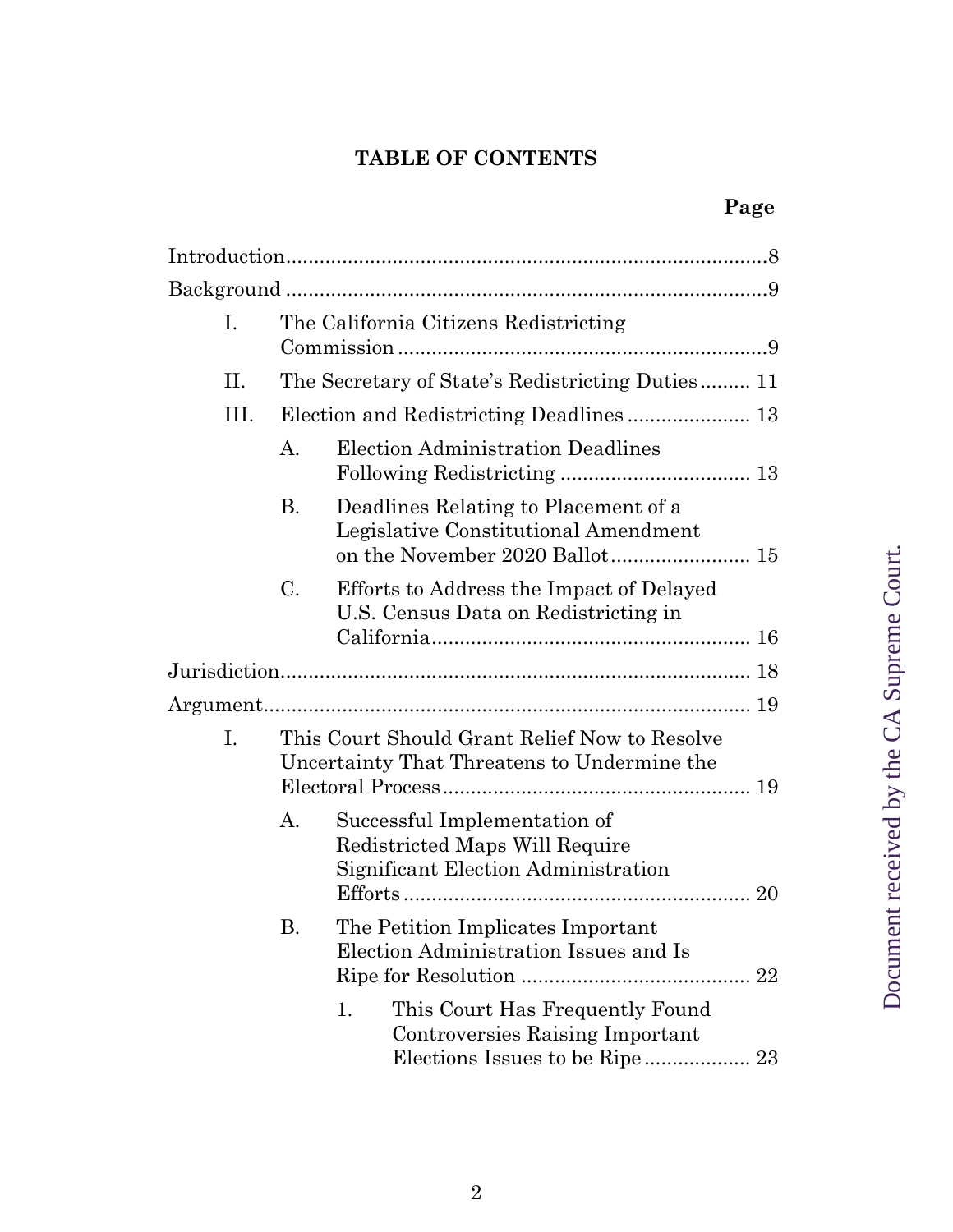# **TABLE OF CONTENTS (continued)**

# **Page**

|    | This Matter Is Ripe Because<br>2.<br>Certainty Is Needed Now, for |  |
|----|-------------------------------------------------------------------|--|
| C. | The Legislature's Requested Relief is                             |  |
|    |                                                                   |  |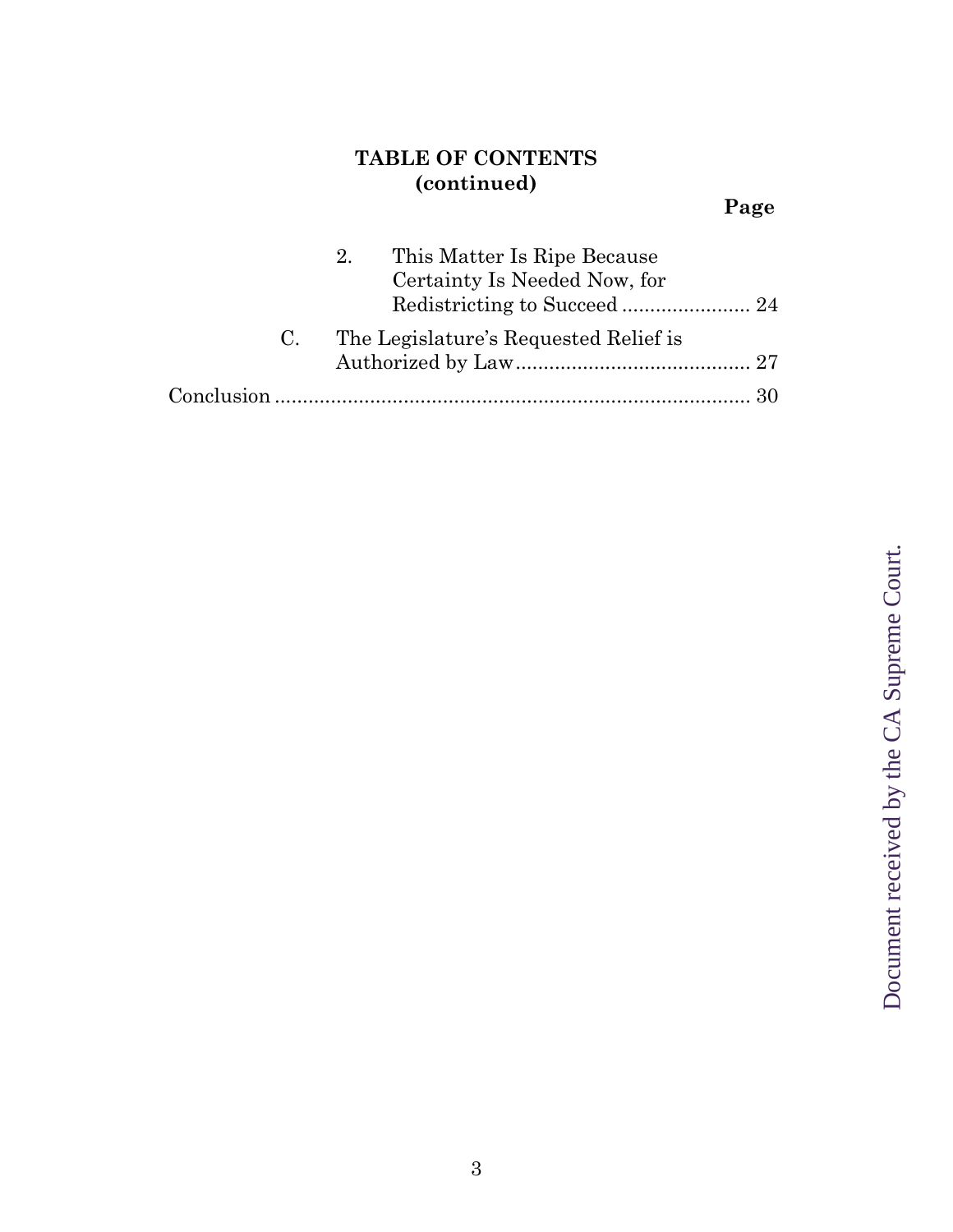# **TABLE OF AUTHORITIES**

| <b>CASES</b>                                        |
|-----------------------------------------------------|
| Assembly v. Deukmejian                              |
| California Redevelopment Assn. v. Matosantos        |
| Connerly v. State of California                     |
| Jolicoeur v. Mihaly                                 |
| Knoll v. Davidson                                   |
| Kopp v. Fair Pol. Practices Com.                    |
| Legislature v. Reinecke                             |
| Legislature v. Reinecke                             |
| Pacific Legal Foundation v. California Coastal Com. |
| Perry v. Jordan                                     |
| Senate v. Jones                                     |
| Silver v. Brown                                     |

**Page**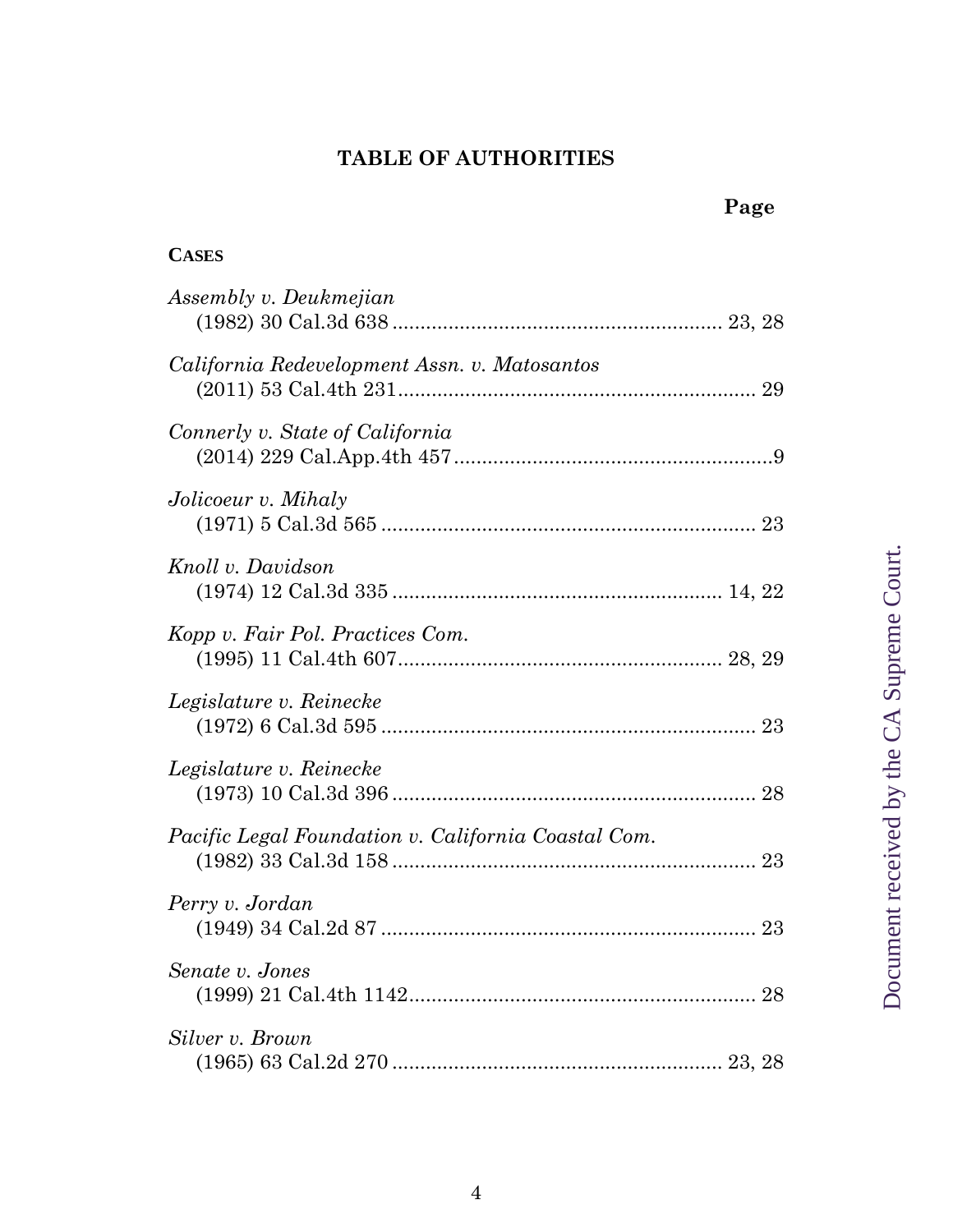# TABLE OF AUTHORITIES (continued)

| Thompson v. Mellon  |  |
|---------------------|--|
| Vandermost v. Bowen |  |
| Wilson v. Eu        |  |
| Wilson v. Eu        |  |
| <b>STATUTES</b>     |  |
| 13 U.S.C.           |  |
| Elections Code      |  |
|                     |  |
|                     |  |
|                     |  |
|                     |  |
|                     |  |
|                     |  |
|                     |  |
|                     |  |
|                     |  |
|                     |  |
|                     |  |
|                     |  |
|                     |  |
| $C_{\alpha}$        |  |

Government Code

Page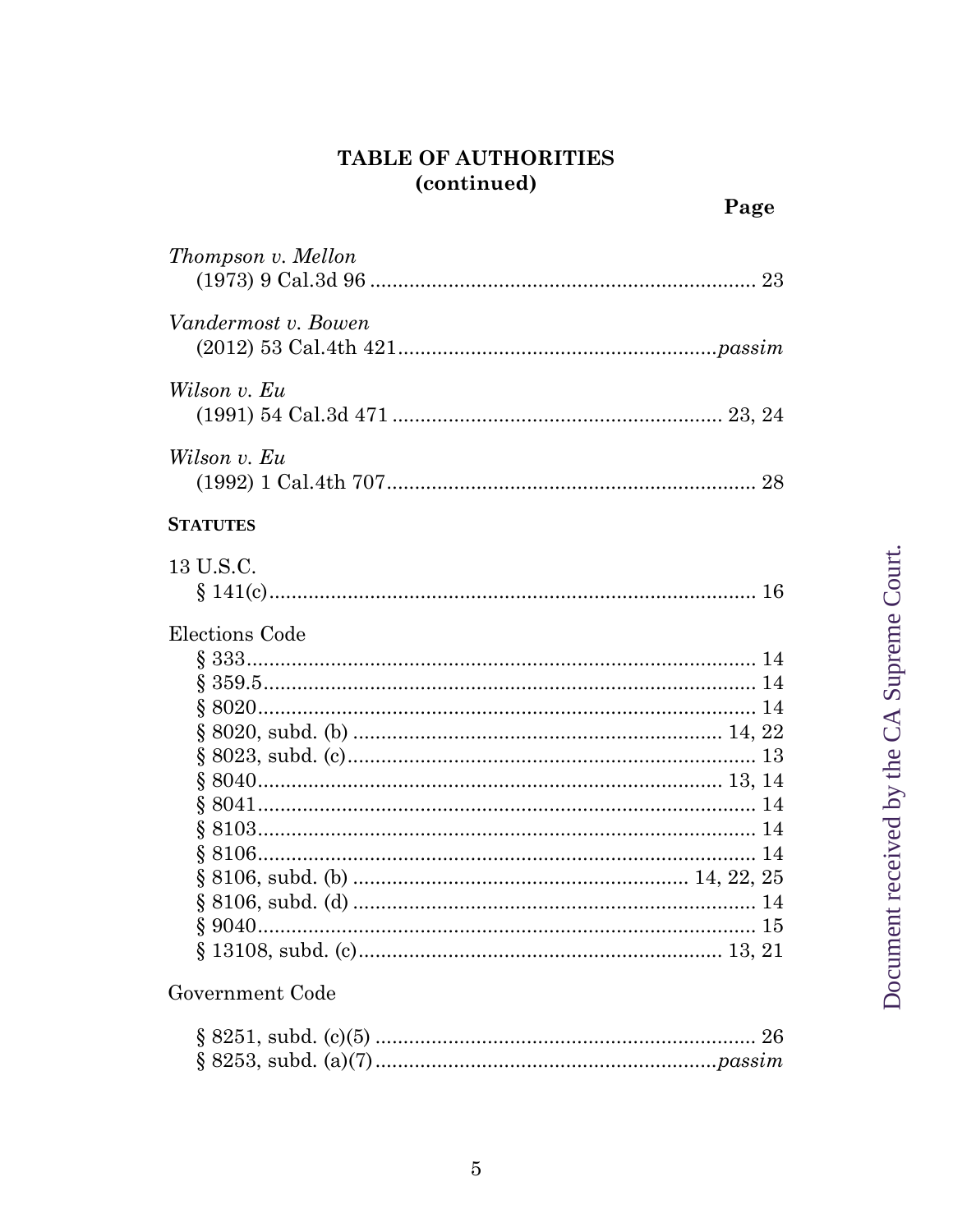# **TABLE OF AUTHORITIES (continued)**

## **CONSTITUTIONAL PROVISIONS**

| United States Constitution                            |  |
|-------------------------------------------------------|--|
|                                                       |  |
| California Constitution                               |  |
|                                                       |  |
|                                                       |  |
|                                                       |  |
|                                                       |  |
|                                                       |  |
|                                                       |  |
|                                                       |  |
|                                                       |  |
|                                                       |  |
|                                                       |  |
|                                                       |  |
|                                                       |  |
| <b>OTHER AUTHORITIES</b>                              |  |
| Senate Bill 970 (Reg. Sess. 2019-20),                 |  |
| http://leginfo.legislature.ca.gov/faces/billTextClien |  |
|                                                       |  |
| Assembly Constitutional Amendment No. 26 (Reg.        |  |
| Sess. 2019-20),                                       |  |
| https://leginfo.legislature.ca.gov/faces/billTextClie |  |
|                                                       |  |
|                                                       |  |

| Senate Constitutional Amendment No. 10 (Reg. Sess.)   |  |
|-------------------------------------------------------|--|
| $2019-20$ ,                                           |  |
| https://leginfo.legislature.ca.gov/faces/billTextClie |  |
|                                                       |  |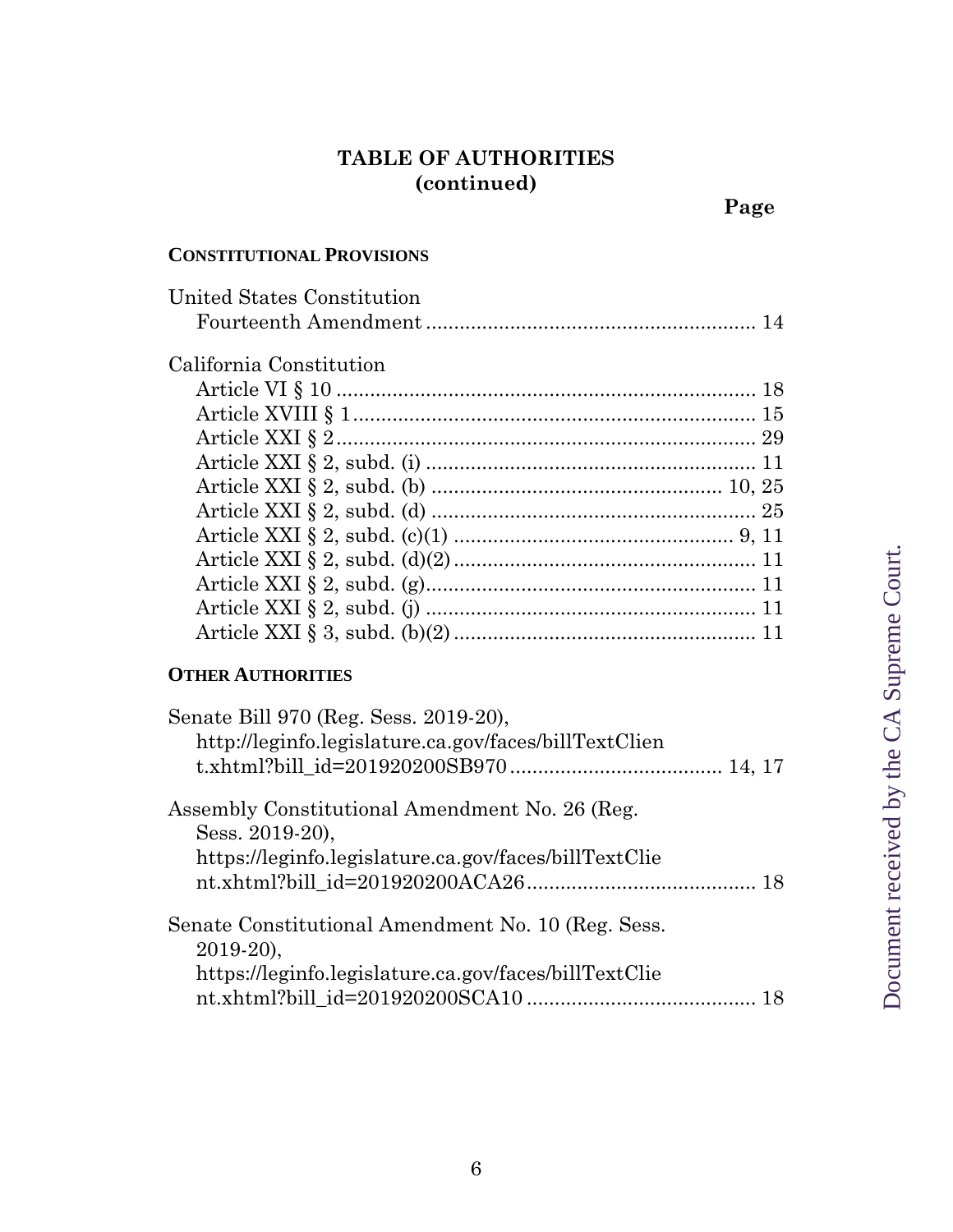# **TABLE OF AUTHORITIES (continued)**

| U.S. Census Bureau, "U.S. Department of Commerce"<br>Secretary Wilbur Ross and U.S. Census Bureau<br>Director Steven Dillingham Statement on 2020<br>Census Operational Adjustments Due to COVID-<br>19," https://www.census.gov/newsroom/press-<br>releases/2020/statement-covid-19-2020.html 17 |
|---------------------------------------------------------------------------------------------------------------------------------------------------------------------------------------------------------------------------------------------------------------------------------------------------|
| H.R. 6800, The HEROES Act,<br>https://www.congress.gov/bill/116th-                                                                                                                                                                                                                                |
| H.R. 7034, The Fair and Accurate Census Act,<br>https://www.congress.gov/bill/116th-<br>congress/house-bill/7034/text or<br>https://oversight.house.gov/sites/democrats.oversig<br>ht.house.gov/files/Fair%20and%20Accurate%20Ce                                                                  |
|                                                                                                                                                                                                                                                                                                   |
|                                                                                                                                                                                                                                                                                                   |
|                                                                                                                                                                                                                                                                                                   |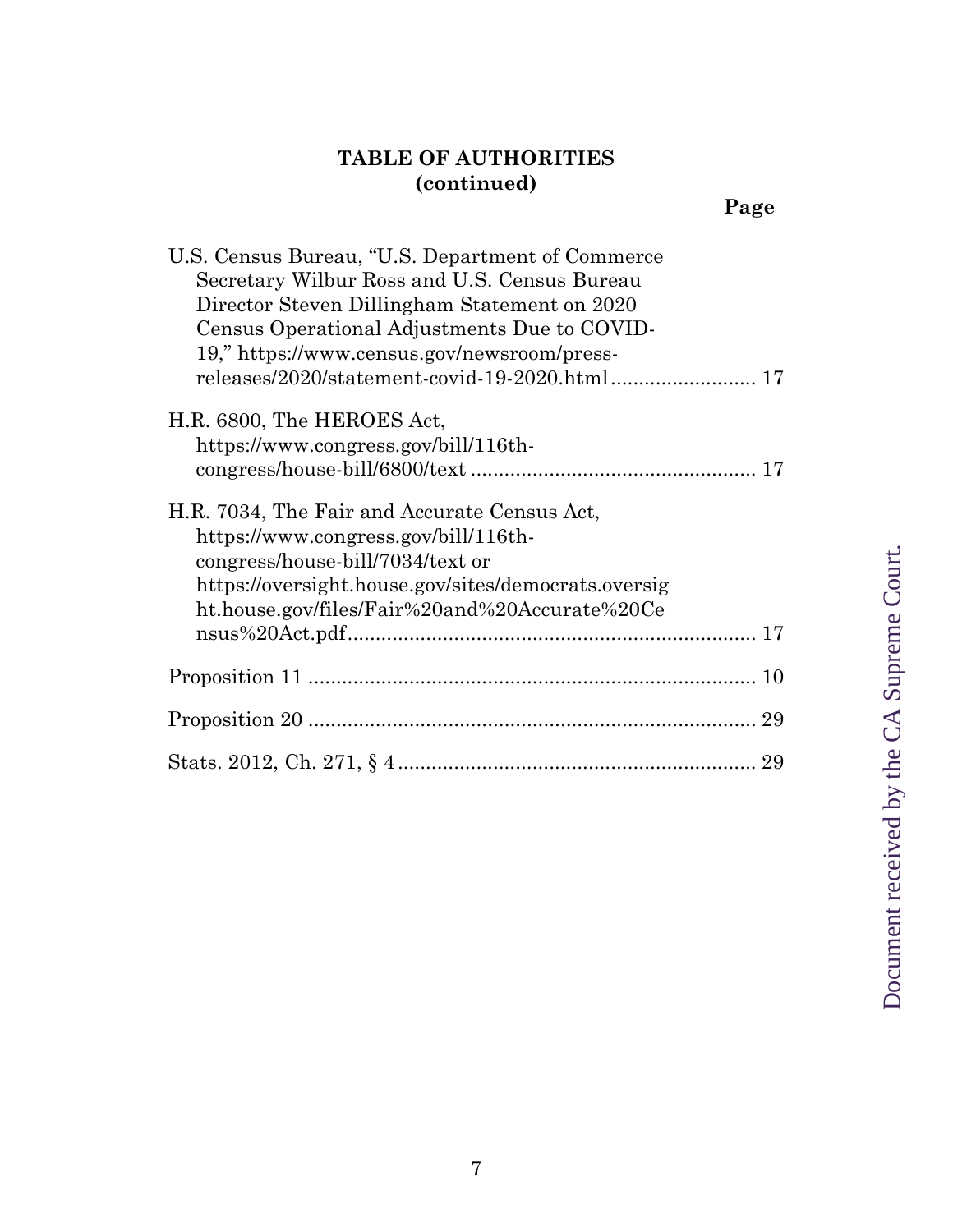# TO THE HONORABLE CHIEF JUSTICE TANI G. CANTIL-SAKAUYE, AND TO THE HONORABLE ASSOCIATE JUSTICES OF THE CALIFORNIA SUPREME COURT:

Respondent Secretary of State Alex Padilla respectfully submits this Preliminary Response to the Petition for a Writ of Mandate, as requested by the Court on June 5, 2020.

#### **INTRODUCTION**

Secretary of State Alex Padilla joins with the Legislature in seeking the immediate intervention of this Court to extend the August 15, 2021 redistricting deadline to December 15, 2021. This relief is necessary and appropriately granted now so that the California Citizens Redistricting Commission can perform its redistricting duties using data from the 2020 federal census. Not only does the Commission need to know whether it will be able to perform its constitutionally mandated duties—which are subject to robust public participation and transparency requirements but the Secretary of State must have enough time to properly prepare the redistricted maps for use in the 2022 primary election*.* Use of redistricted maps in that election may also require statutory changes beyond what is currently contemplated in the Petition. In light of the operational and legal complexities posed by events that would occur even after a December 15, 2021 redistricting deadline, it is vitally important that the question of the redistricting deadline be resolved now. This will provide the Secretary of State—and other entities impacted by redistricting sufficient time to consider the relevant election administration issues and plan for any contingencies.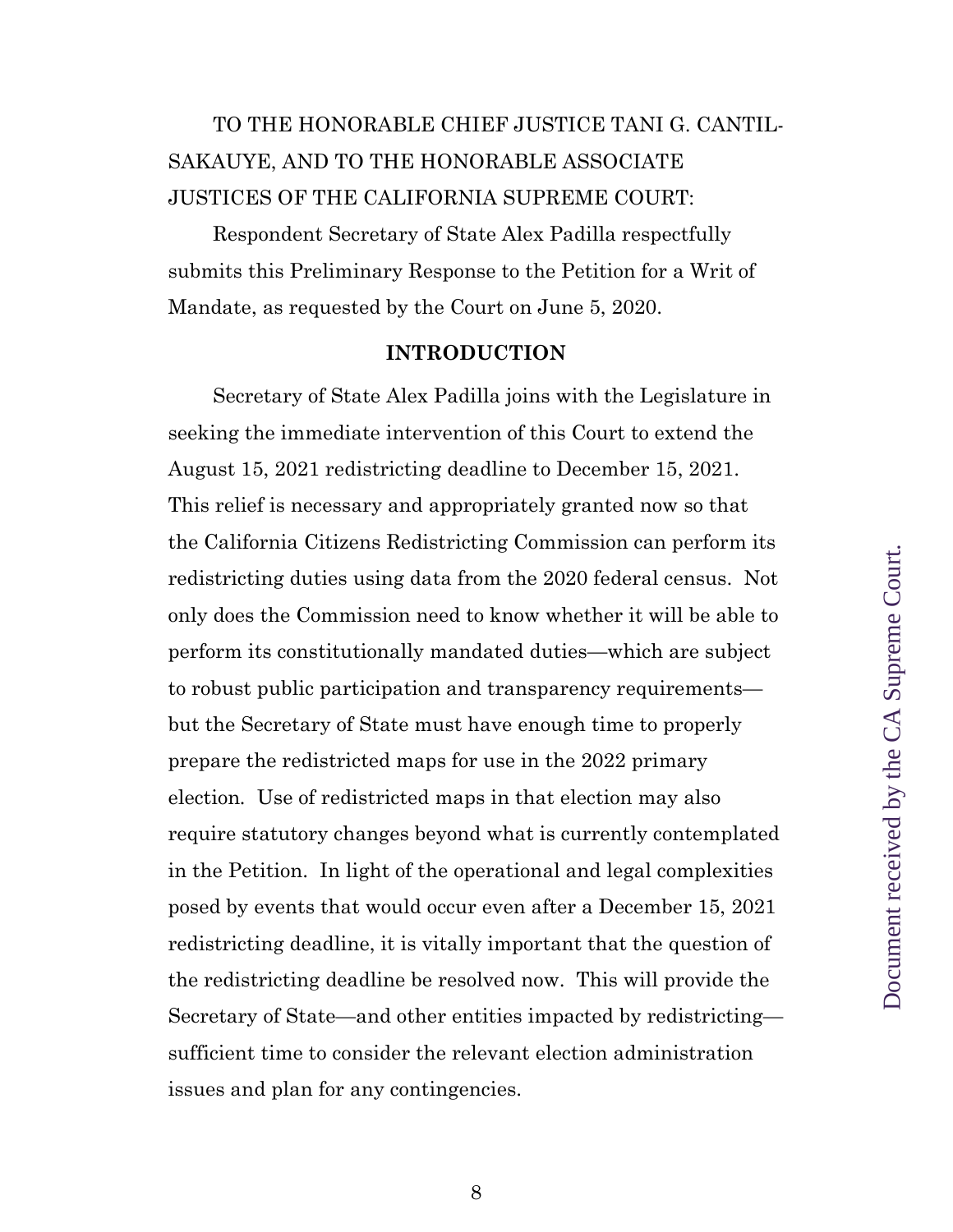#### **BACKGROUND**

#### **I. THE CALIFORNIA CITIZENS REDISTRICTING COMMISSION**

"The voters of California fundamentally reformed the redistricting process when they passed Proposition 11 in 2008 and Proposition 20 in 2010." (*Vandermost v. Bowen* (2012) 53 Cal.4th 421, 490 (Liu, J., concurring).) These propositions "changed the way California's State Senate, State Assembly, congressional, and Board of Equalization voting districts are adjusted after each national census, assigning the corresponding duties to the California Citizens Redistricting Commission (Commission)." (*Connerly v. State of California* (2014) 229 Cal.App.4th 457, 461 [citing *Vandermost*, *supra*, 53 Cal.4th at pp. 442-448].)

The selection process for the Commission is "designed to produce a commission that is independent from legislative influence and reasonably representative of this State's diversity." (Cal. Const., art. XXI,  $\S 2$ , subd. (c)(1).) "The Commission has 14 members. Five must be registered with the largest political party in California (based on voter registration), five must be registered with the second largest political party in California, and four must be individuals who are not registered with either of the two largest political parties." (*Vandermost*, *supra*, 53 Cal.4th at p. 443 [citing Cal. Const., art. XXI, § 2, subd. (c)(2)].)

The Commission is charged with "conduct[ing] an open and transparent process enabling full public consideration of and comment on the drawing of district lines"; "draw[ing] district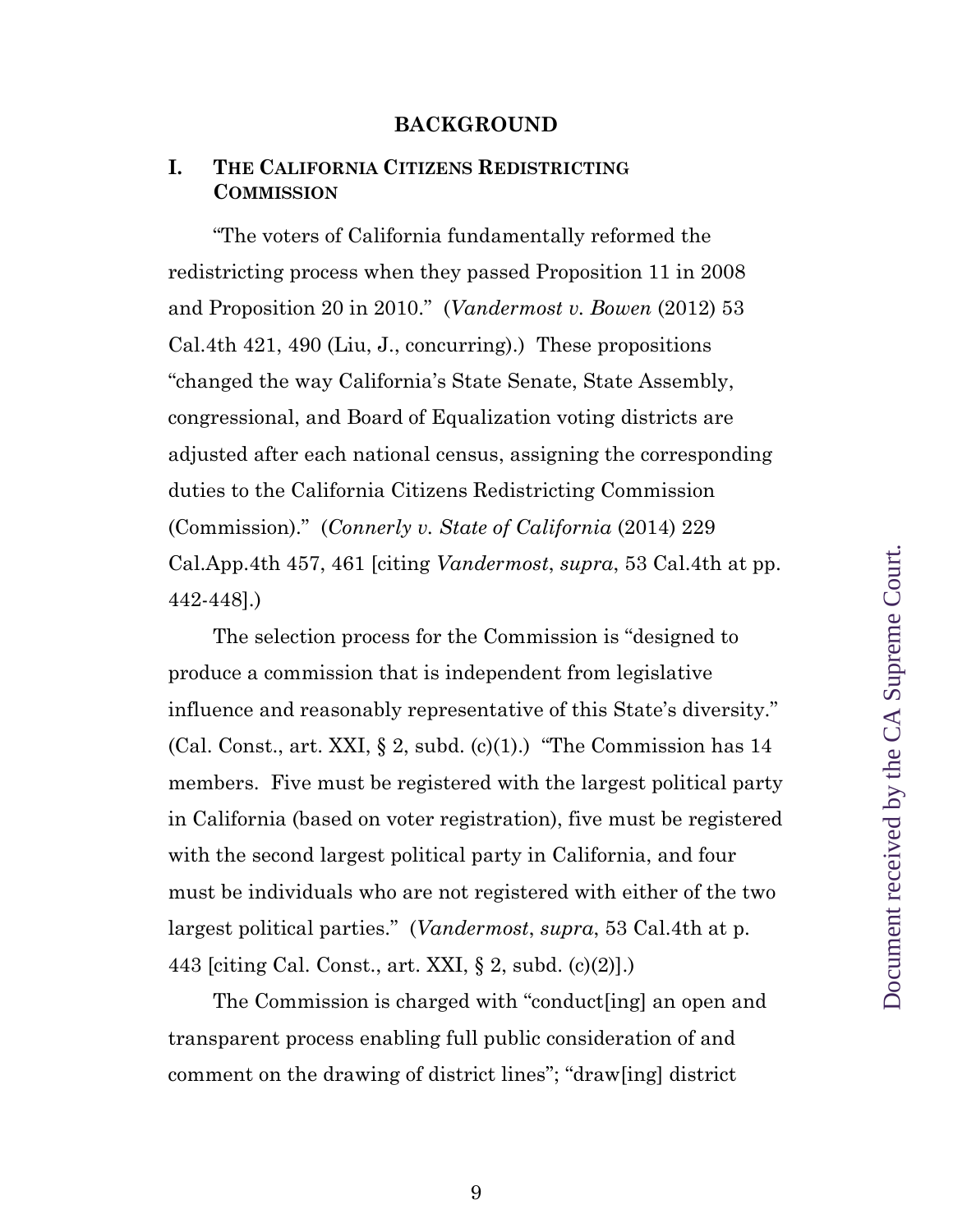lines according to the redistricting criteria specified in this article"; and "conduct[ing] themselves with integrity and fairness." (Cal. Const., art. XXI, § 2, subd. (b).) The Commission is statutorily required to "establish and implement an open hearing process for public input and deliberation that shall be subject to public notice and promoted through a thorough outreach program to solicit broad public participation in the redistricting public review process." (Gov. Code, § 8253, subd. (a)(7).) This includes a requirement to conduct "hearings to receive public input before the commission draws any maps and hearings following the drawing and display of any commission maps." (*Ibid*.)And, these hearings "shall be supplemented with other activities as appropriate to further increase opportunities for the public to observe and participate in the review process." (*Ibid*.) In the upcoming redistricting cycle, the Commission must display its draft maps for public comment by July 1, 2021. (See *ibid*.)

The goal in having redistricting "debated in the open with public meetings," such that "[e]very aspect of this process [is] open to scrutiny by the public and the press," is to enable the Commission to "draw districts based on strict, nonpartisan rules designed to ensure fair representation." (Prop. 11, as approved by voters, Gen. Elec. (Nov. 4, 2008), § 2, subd. (d).) These public participation requirements help to ensure that all Californians have an equal opportunity to participate in the electoral process. They also play a vital role in providing the Commission with sufficient information to comply with various state and federal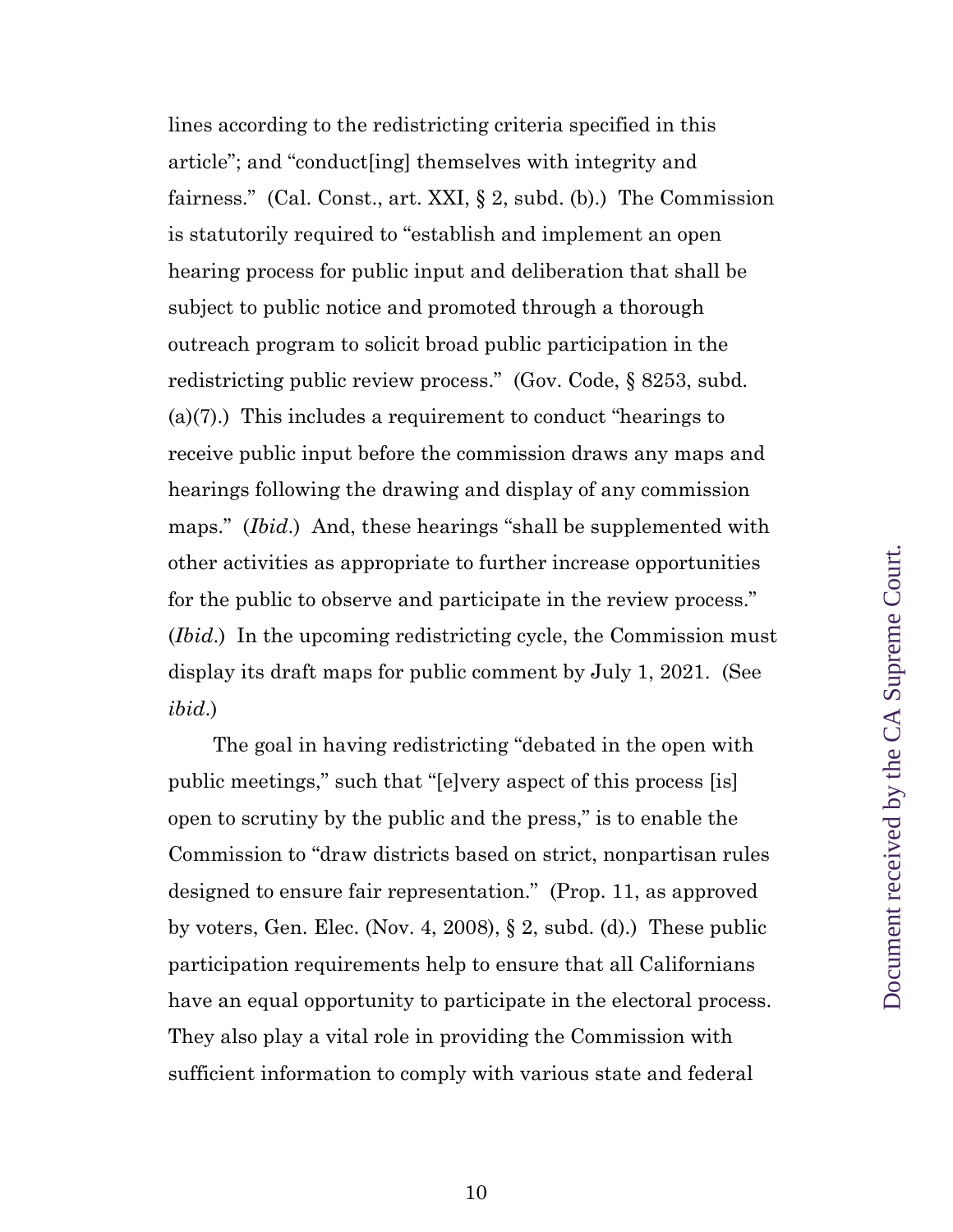redistricting criteria, including the federal Voting Rights Act. (See Cal. Const., art. XXI,  $\S 2$ , subd. (d)(2) ["Districts shall comply with the federal Voting Rights Act"].)

By August 15 in every year ending in 1 (e.g., 2011, 2021, 2031), the Commission shall approve maps "by at least nine affirmative votes which must include at least three votes of members registered from each of the two largest political parties in California based on registration and three votes from members who are not registered with either of these two political parties." (Cal. Const., art. XXI, § 2, subds. (g), (c)(5).)

The Commission's maps may be the subject of a referendum. (Cal. Const., art. XXI, § 2, subd. (i).) If a referendum challenging a map is "likely to qualify" for the ballot, "[a]ny registered voter" may file an action seeking to stay implementation of the challenged map.  $(Id, \S 3, \text{subd.} (b)(2))$ . "If the commission does" not approve a final map by at least the requisite votes or if voters disapprove a certified final map in a referendum, the Secretary of State shall immediately petition the California Supreme Court for an order directing the appointment of special masters" to draw maps "in accordance with the redistricting criteria and requirements set forth" in the Constitution. (*Id*., § 2, subd. (j).) The Supreme Court then approves and certifies the final map to the Secretary of State. (*Ibid*.)

#### **II. THE SECRETARY OF STATE'S REDISTRICTING DUTIES**

After the Commission has certified the new maps, the Secretary of State must create a database to implement the new congressional, Senatorial, Assembly, and State Board of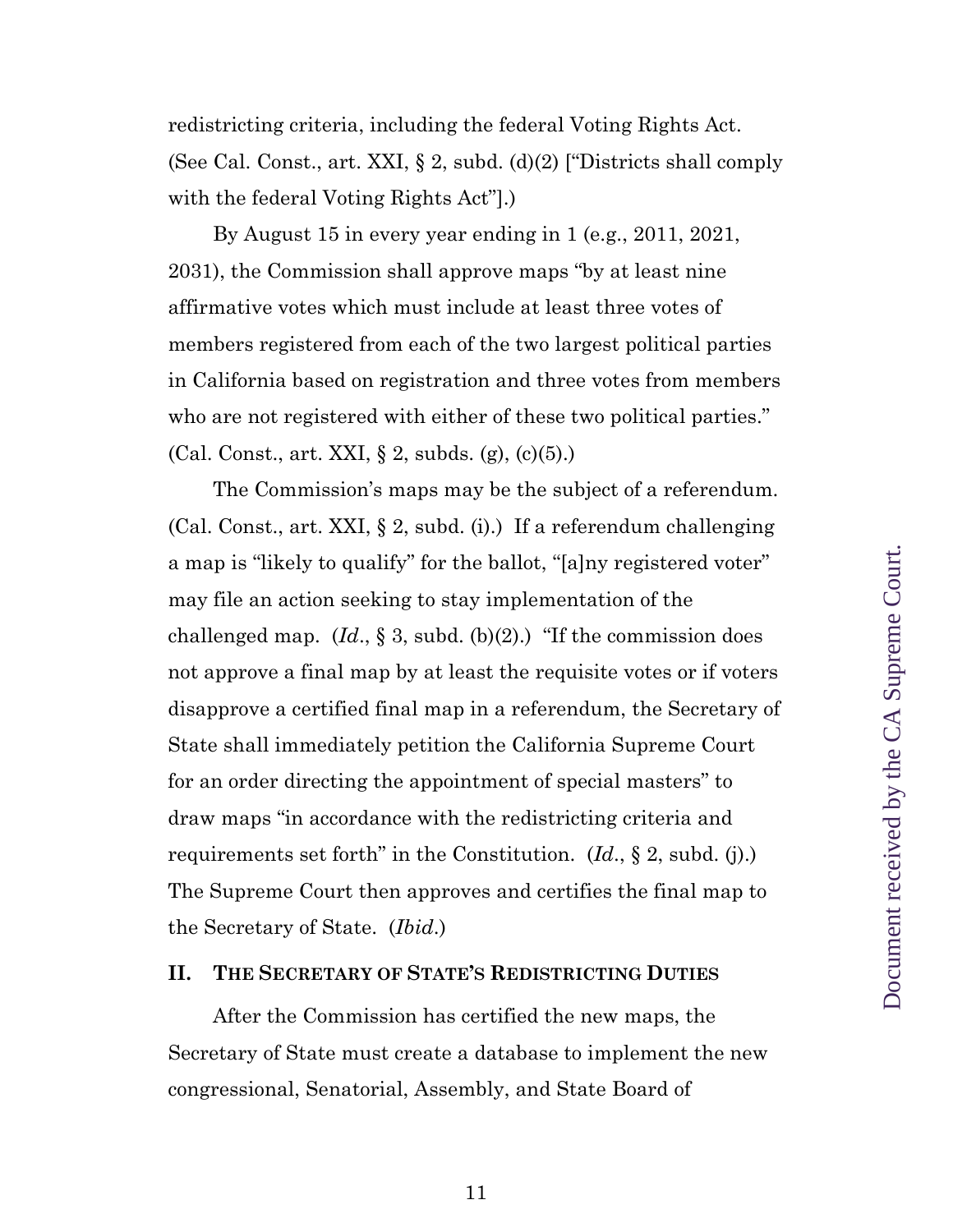Equalization district boundaries. (Declaration of Jana Lean, Chief of the Elections Division, California Secretary of State ("Lean Decl."), ¶ 3.) The database is used to certify statewide candidates, provide for election night reporting, and produce the official Statement of the Vote required after each election. (*Id*., ¶ 4.) The database comprises of lists of districts by county; Assembly districts within each county; and congressional, Senate, and Board of Equalization districts within the appropriate Assembly districts in each county. (*Id*., ¶¶ 7-8.) County elections officials must then conform their own election management systems and district databases to reflect the new district lines from the Secretary of State's database. (*Id*., ¶ 11.) This entire process results in final district maps that can be used by candidates for signature-gathering activities and nominating papers, as described in more detail below. (*Id*., ¶ 12; see *post*, at pp. 13-14.)

During the 2011 redistricting process, the Secretary of State received certified maps from the Commission on August 15, 2011, and county elections officials used the database created by the Secretary of State from the certified maps to complete all necessary changes to their district lines in late December 2011. (Lean Decl., ¶ 13.) The Secretary of State's Office is currently formulating its operational plans for the creation of the database for the 2021 redistricting cycle, but anticipates that work on the database could take eight weeks. (*Id*., ¶¶ 7-9.) Processing by county elections officials could take several additional weeks. (*Id*., ¶ 11.) However, there is still a great deal of technical and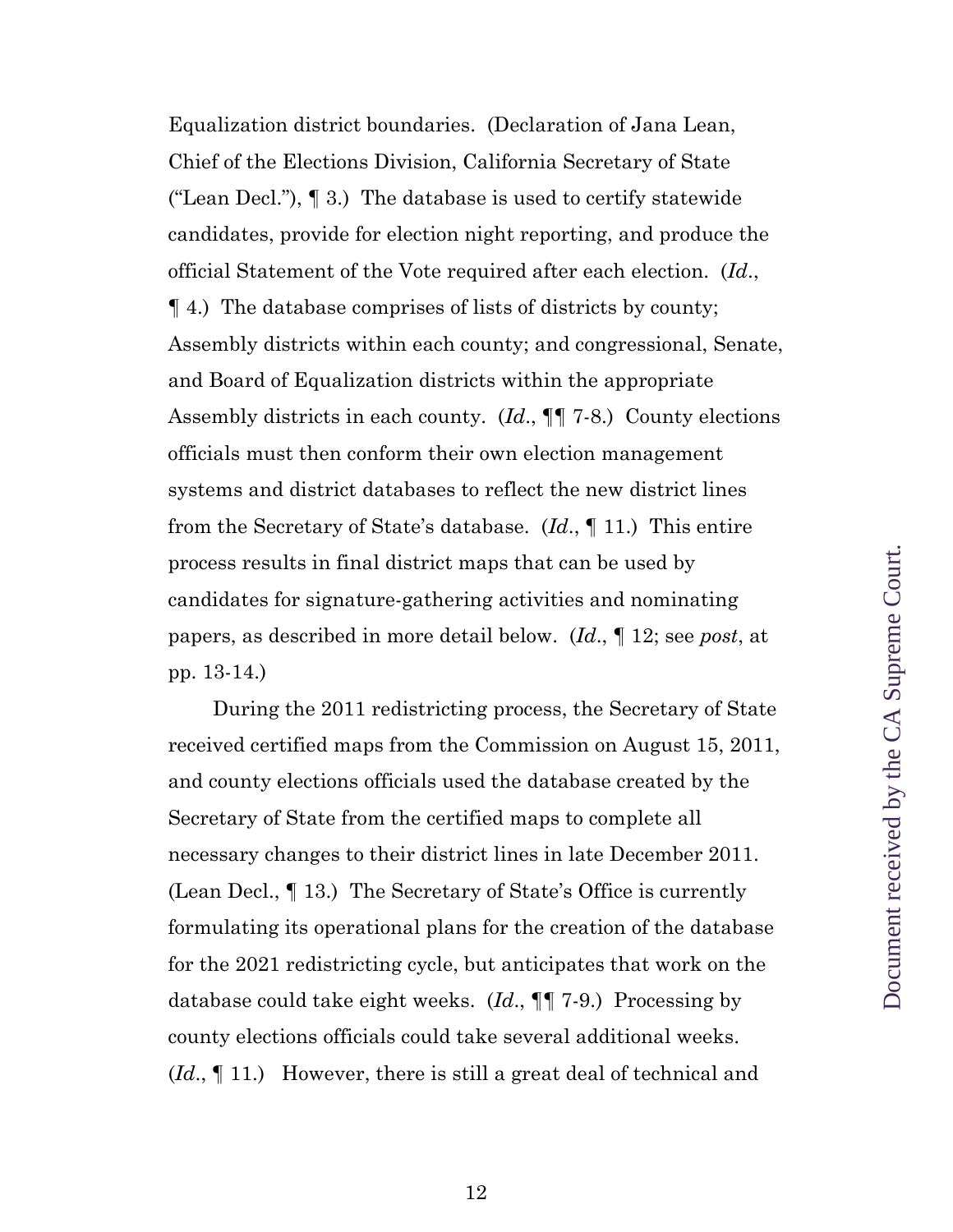operational planning to do for the upcoming redistricting cycle, and these estimates are subject to change. (*Id*., ¶ 6.)

#### **III. ELECTION AND REDISTRICTING DEADLINES**

#### **A. Election Administration Deadlines Following Redistricting[1](#page-12-0)**

Once the new maps are finalized by the Secretary of State and county elections officials complete the process described above, potential candidates for office will use those maps to decide whether to run for office from the district in which they reside, and county elections officials will use the maps to verify candidate residency. (See Elec. Code, §§ 8023, subd. (c), 8040.) The maps are also used to determine whether a candidate will be deemed an incumbent, which may depend on whether a district with new boundaries contains territory previously contained in the former district from which a candidate was previously elected. (See *id*., § 13108, subd. (c).)

Candidates will also rely on the maps when conducting signature-gathering activities associated with the nominating papers every candidate must file. (Lean Decl., ¶ 12.) To run for office, candidates must submit nomination papers with the required number of signatures, along with a Declaration of

<span id="page-12-0"></span><sup>&</sup>lt;sup>1</sup> The Lean Declaration attaches calendars showing election-related deadlines for the following elections: June 2012 primary election (the most recent post-redistricting primary election); June 2018 primary election (the most recent nonpresidential primary election); and March 2020 primary election (the most recent primary election, which was a presidential primary election), as Exhibits A through C.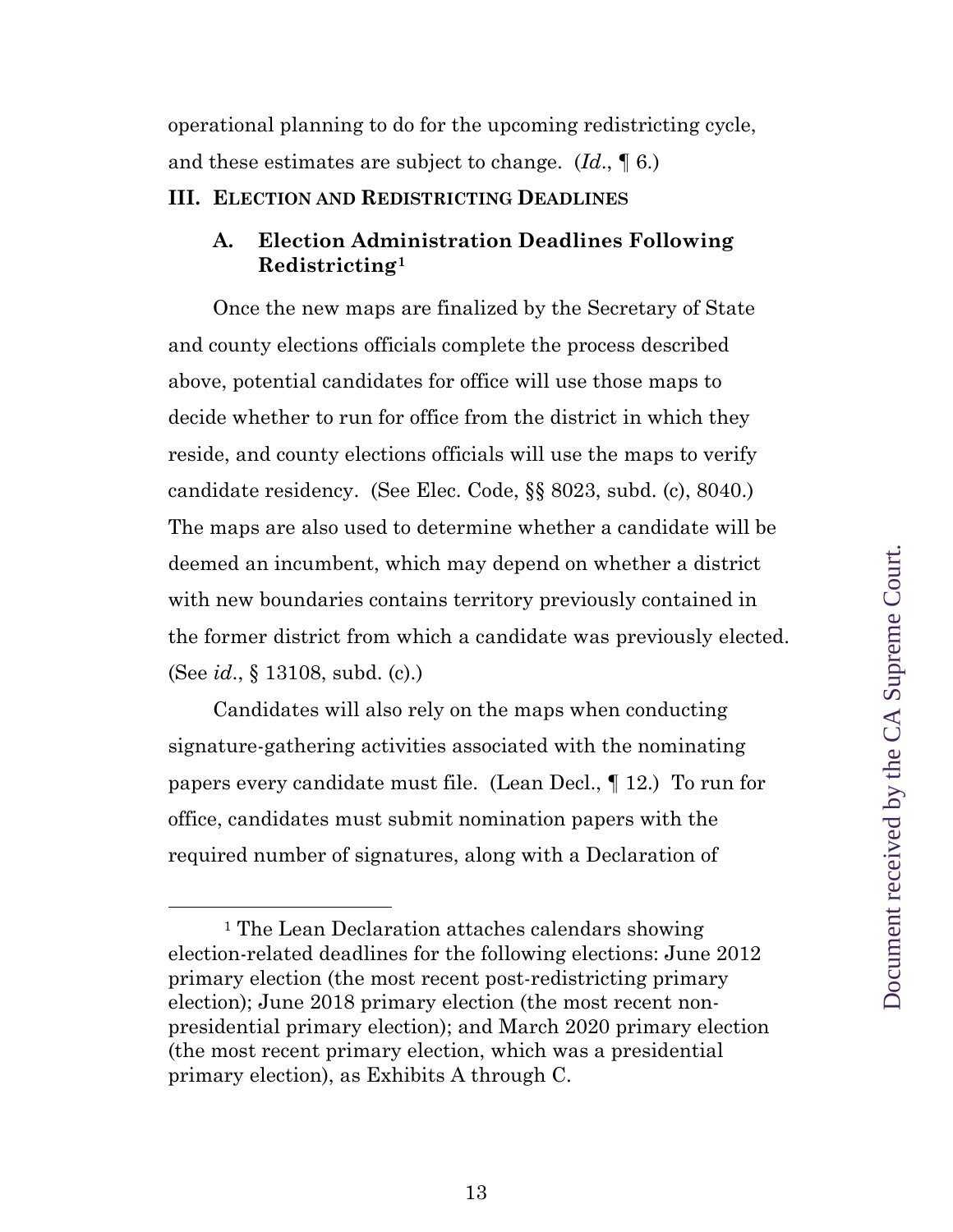Candidacy. (Elec. Code, §§ 333, 8020, 8040, 8041.)[2](#page-13-0) In addition, candidates must pay a filing fee to the Secretary of State. (*Id*., § 8103.) In lieu of paying that fee, candidates can submit petitions containing, depending on the office, signatures of 1,000 to 7,000 registered voters from that district. (*Id*., § 8106.) Those signatures may also be used towards the number of signatures required for the candidate's nomination papers. (*Id*., § 8106, subd. (d).) The in-lieu signature process is constitutionally required. (See *Knoll v. Davidson* (1974) 12 Cal.3d 335, 349 [requiring a filing fee as a condition to becoming a candidate violates equal protection clause of the Fourteenth Amendment].)

The Secretary of State or an elections official must provide forms for securing signatures in lieu of a filing fee beginning 60 days before the first day for circulating nomination papers, and completed forms must be filed at least 30 days before the close of the nomination period. (Elec. Code,  $\S 8106$ , subds. (b), (b)(3).)

If the 2022 primary were to be held on June 7, 2022, as has been proposed in pending legislation (S.B. 970), the period for gathering signatures in lieu of a filing fee would run from December 16, 2021, through February 9, 2022. (Elec. Code, § 8106, subds. (b), (b)(3).) The period for filing nomination papers would run from February 14, 2022 through March 11, 2022. (*Id.*, § 8020, subd. (b).)

<span id="page-13-0"></span> <sup>2</sup> These requirements apply to candidates for statewide constitutional office, United States Senator, United States Representative in Congress, State Senator, and Member of the State Assembly. (See Elec. Code, § 359.5.)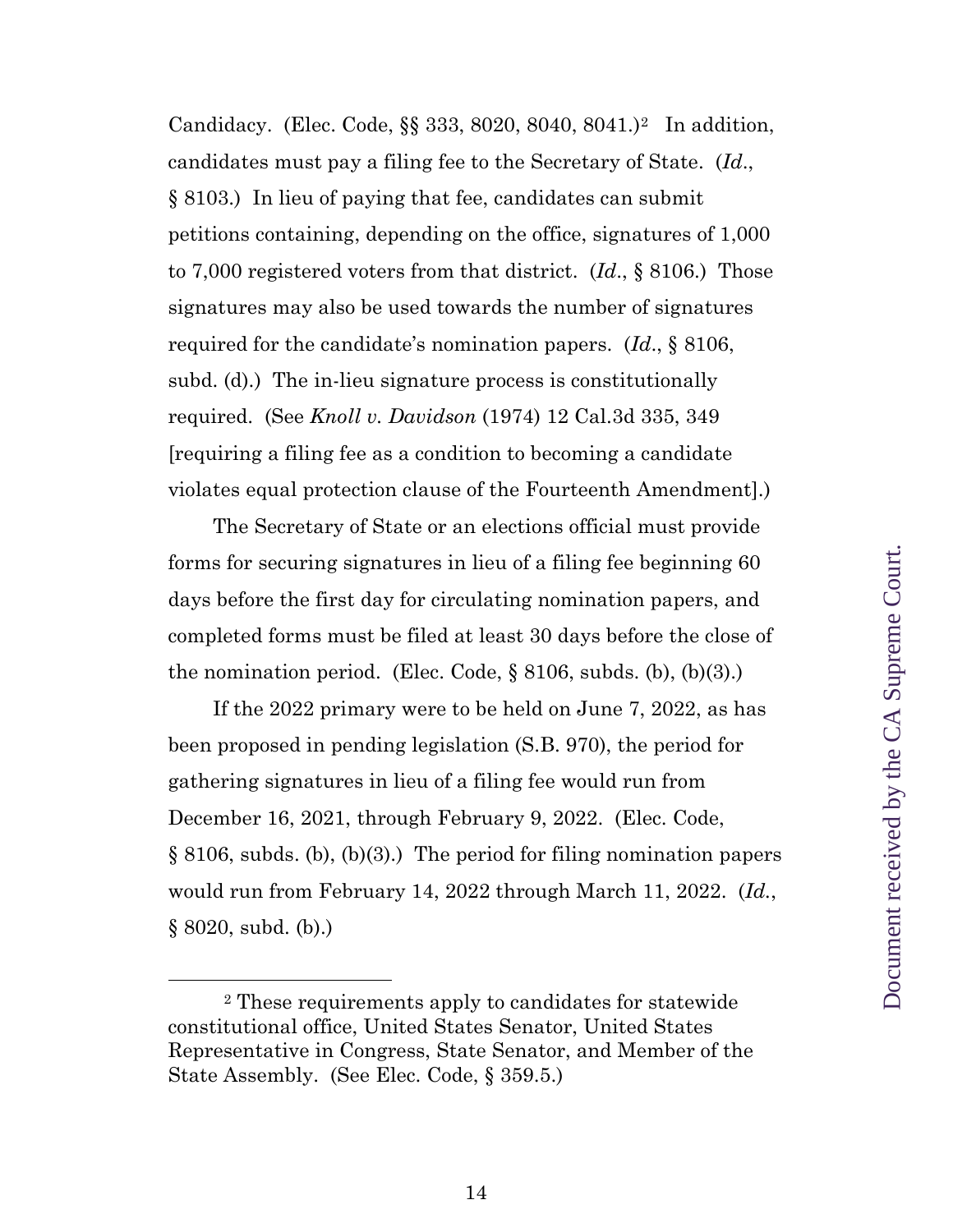### **B. Deadlines Relating to Placement of a Legislative Constitutional Amendment on the November 2020 Ballot[3](#page-14-0)**

The Legislature may place a constitutional amendment on the ballot to be approved by the voters, through a measure passed by a two-thirds vote in each house of the Legislature. (Cal. Const., art. XVIII, § 1.) The statutory deadline for placing a ballot measure on the November 2020 ballot is June 25, 2020. (Elec. Code, § 9040.) In the past, the Legislature and Governor have enacted legislation waiving this deadline. (Lean Decl., ¶ 17.) This process significantly reduces the time the Secretary of State's Office and others have to prepare the related materials to be included in the state Voter Information Guide ("VIG") and on ballots. (*Id*., ¶ 18.) As a practical matter, the last day that the Legislature can place a measure on the ballot and have that measure be included in the principal state VIG is July 1, 2020. (*Id*., ¶ 19.) There will be at least seven statewide ballot measures on the November 2020 ballot (unless withdrawn by their proponents by June 25, 2020), with four additional ballot measures pending signature verification. (*Id*., ¶ 26.)

Any measure for a legislative constitutional amendment enacted after July 1, 2020 would require a supplemental state VIG to be sent to all registered voters. (Lean Decl., ¶ 20.) As a practical matter, the very last day on which the Legislature can

<span id="page-14-0"></span> <sup>3</sup> The calendar showing election-related deadlines for the upcoming November 2020 general election is appended to the Lean Declaration as Exhibit D.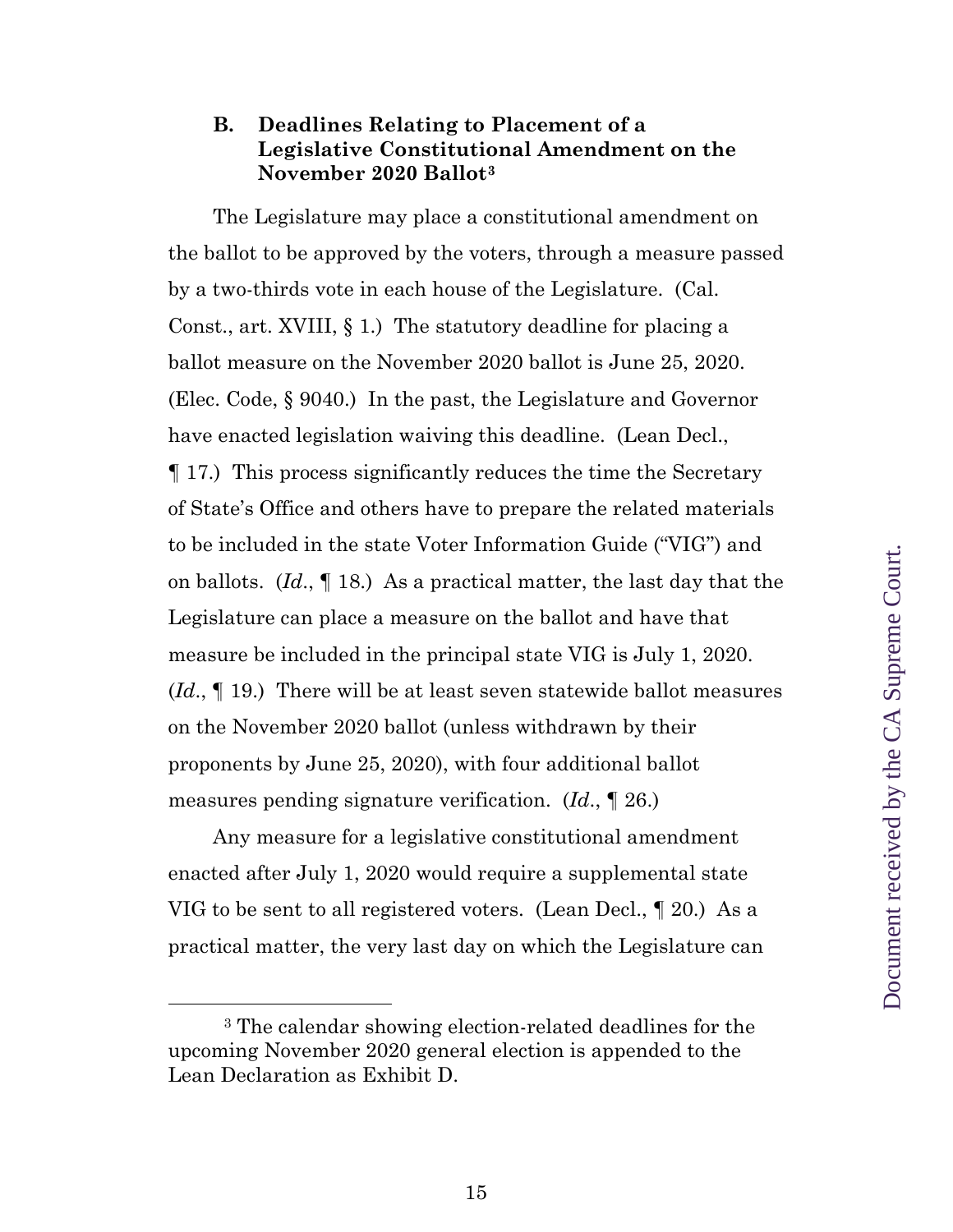pass a measure to place a constitutional amendment on the ballot for the November 2020 election is July 26, 2020. (*Id*., ¶ 21.)

A legislative measure to place a constitutional amendment on the ballot that is passed between July 1 and July 26, 2020 would need to include language waiving certain statutory provisions, and providing additional funding to the Secretary of State's budget allocation for the state VIG. (Lean Decl., ¶ 22.) Depending on the number of measures and the page count, a supplemental state VIG could cost approximately four to five million dollars. (*Id*., ¶ 23.) Any measure passed after July 1, 2020 will significantly reduce the time the Secretary of State's Office and others have to prepare the related materials to be included in the state VIG and on ballots. (*Id*., ¶ 24.) A separate supplemental VIG therefore generates a significant cost to state taxpayers and creates unnecessary risks and complications for the election process, including a delay in the printing and mailing of translated voter materials. (*Id*., ¶ 25.) This increases the likelihood of confusion for all voters. (*Ibid*.)

#### **C. Efforts to Address the Impact of Delayed U.S. Census Data on Redistricting in California**

The United States Commerce Department must provide states with the block-level population and demographic data needed to redraw congressional and legislative districts no later than April 1 of the year after the census.  $(13 \text{ U.S.C.} \S 141(c))$ . Because of operational delays resulting from the COVID-19 pandemic, the Census Bureau has proposed to extend the response period for the 2020 census to October 31, 2020, and has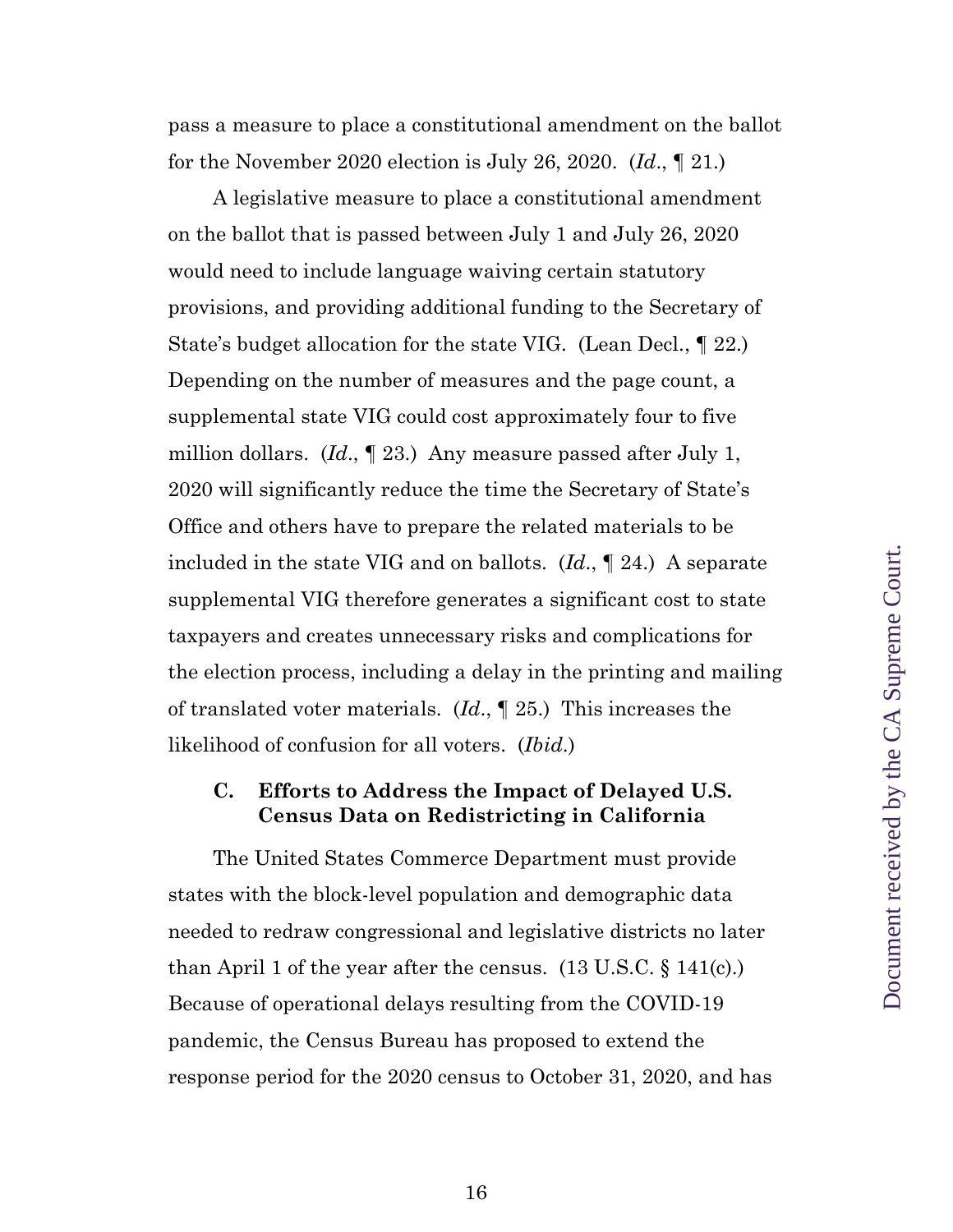asked Congress to extend the deadline for delivering data to the states to July 31, 2021.[4](#page-16-0) Two separate pieces of legislation to carry out this extension are pending in Congress.[5](#page-16-1) 

In California, the Legislature has undertaken several efforts to address the effect of the delayed census data on decennial redistricting and the work of the Commission.

First, in recognition of the Census Bureau's announcement that the release of census data will be delayed up to four months, Senate Bill 970 would move California's March 2022 primary to June 7, 2022. (See Leg. RJN, Ex. E.)[6](#page-16-2)

Second, legislation to place a constitutional amendment on the ballot for the November 2020 election has been introduced. (See Senate Constitutional Amendment No. 10 & Assembly

<span id="page-16-0"></span> <sup>4</sup> U.S. Census Bureau, "U.S. Department of Commerce Secretary Wilbur Ross and U.S. Census Bureau Director Steven Dillingham Statement on 2020 Census Operational Adjustments Due to COVID-19," News Release No. CB20-RTQ.16, April 13, 2020, [https://www.census.gov/newsroom/press](https://www.census.gov/newsroom/press-releases/2020/statement-covid-19-2020.html)[releases/2020/statement-covid-19-2020.html.](https://www.census.gov/newsroom/press-releases/2020/statement-covid-19-2020.html) See also Legislature's Request for Judicial Notice ("Leg. RJN"), Ex. A (same).

<span id="page-16-1"></span><sup>5</sup> See H.R. 6800, The HEROES Act, available at [https://www.congress.gov/bill/116th-congress/house-bill/6800/text;](https://www.congress.gov/bill/116th-congress/house-bill/6800/text) H.R. 7034, The Fair and Accurate Census Act, [https://www.congress.gov/bill/116th-congress/house-bill/7034/text,](https://www.congress.gov/bill/116th-congress/house-bill/7034/text) or

[https://oversight.house.gov/sites/democrats.oversight.house.gov/fil](https://oversight.house.gov/sites/democrats.oversight.house.gov/files/Fair%20and%20Accurate%20Census%20Act.pdf) [es/Fair%20and%20Accurate%20Census%20Act.pdf.](https://oversight.house.gov/sites/democrats.oversight.house.gov/files/Fair%20and%20Accurate%20Census%20Act.pdf)

<sup>6</sup> This bill is also available at

<span id="page-16-2"></span>[http://leginfo.legislature.ca.gov/faces/billTextClient.xhtml?bill\\_id](http://leginfo.legislature.ca.gov/faces/billTextClient.xhtml?bill_id=201920200SB970) [=201920200SB970.](http://leginfo.legislature.ca.gov/faces/billTextClient.xhtml?bill_id=201920200SB970)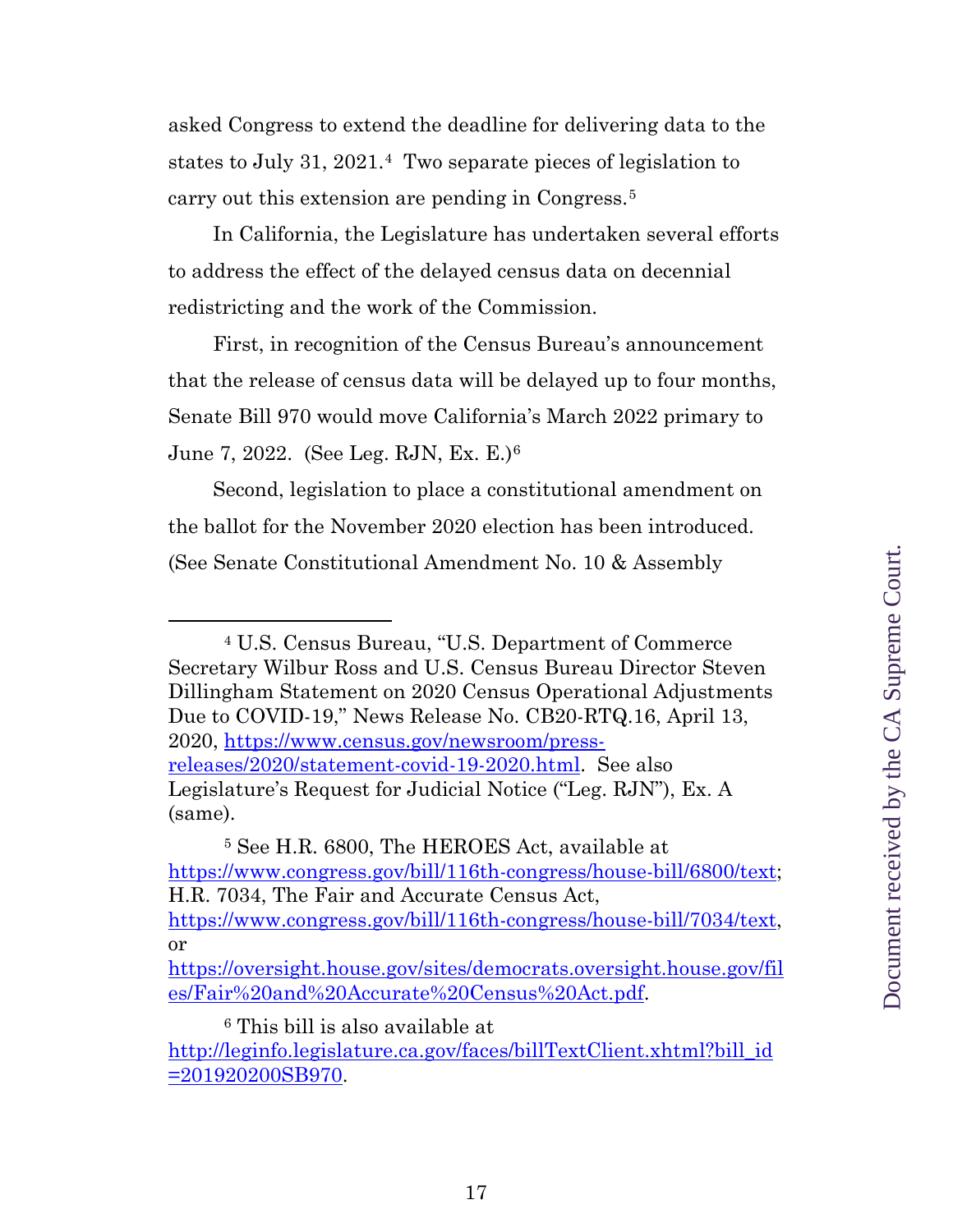Constitutional Amendment No. 26 (Reg. Sess. 2019-20).)[7](#page-17-0) The amendment would provide the Commission with the authority, for 2021 only, to extend its August 15, 2021 deadline to as late as December 15, 2021, if census data is delayed past April 1, 2021. The amendment would also allow the Commission to extend its statutory July 1, 2021 deadline for public display of its draft maps.

Finally, the Legislature filed the June 4, 2020 petition for writ of mandate, asking this Court to require the Secretary of State to accept the final maps approved by the Commission until December 15, 2021, and to extend to November 1, 2021 the date by which the Commission must release its draft maps for public display. (See Gov. Code,  $\S$  8253, subd. (a)(7)).

#### **JURISDICTION**

This Court has original jurisdiction in proceedings for extraordinary relief in the nature of mandamus. (Cal. Const., art. VI, § 10.) "[T]his court may appropriately exercise its jurisdiction over a petition for an original writ of mandate when the issues presented are of great public importance and must be resolved promptly." (*Vandermost*, *supra*, 54 Cal.4th at p. 453 [internal quotation marks and citations omitted].)

 <sup>7</sup> These bills are available at

<span id="page-17-0"></span>[https://leginfo.legislature.ca.gov/faces/billTextClient.xhtml?bill\\_id](https://leginfo.legislature.ca.gov/faces/billTextClient.xhtml?bill_id=201920200SCA10) [=201920200SCA10](https://leginfo.legislature.ca.gov/faces/billTextClient.xhtml?bill_id=201920200SCA10) and

[https://leginfo.legislature.ca.gov/faces/billTextClient.xhtml?bill\\_id](https://leginfo.legislature.ca.gov/faces/billTextClient.xhtml?bill_id=201920200ACA26) [=201920200ACA26.](https://leginfo.legislature.ca.gov/faces/billTextClient.xhtml?bill_id=201920200ACA26)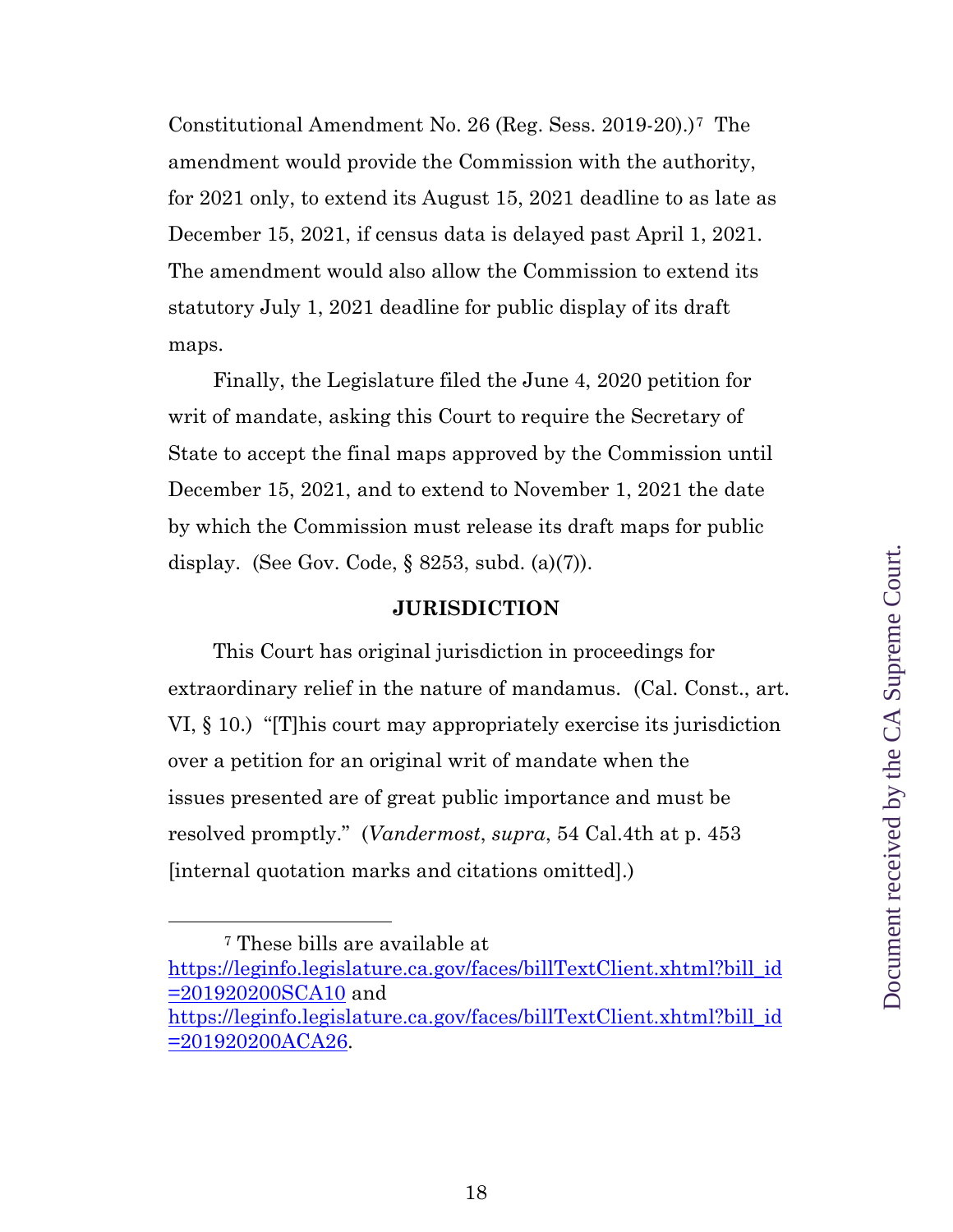#### **ARGUMENT**

The Commission's redistricting deadline must be extended for the Commission to perform its redistricting responsibilities. It is clear that it will be impossible for the Commission to complete its critical redistricting responsibilities—including its responsibility to engage with the public through numerous hearings and outreach efforts—within the currently required timeframe. Because redistricting has enormous impacts on election administration, this Court should provide clarity on the timing for redistricting as soon as possible. If this Court does not intervene and provide relief, the resulting rushed process and confusion about how and when redistricting will happen will have severe negative consequences for election administration and ultimately undermine the integrity of the election.[8](#page-18-0)

### **I. THIS COURT SHOULD GRANT RELIEF NOW TO RESOLVE UNCERTAINTY THAT THREATENS TO UNDERMINE THE ELECTORAL PROCESS**

It is necessary and appropriate for the Court to extend the Commission's redistricting deadline to December 15, 2021.[9](#page-18-1) Not only does the Commission need to know whether it will be able to carry out redistricting, but the Secretary of State and other entities need to know, as soon as possible, whether, how, and

<span id="page-18-0"></span> <sup>8</sup> The Secretary of State does not oppose the Legislature's Request for Judicial Notice.

<span id="page-18-1"></span><sup>9</sup> The Secretary of State also supports the Legislature's request that this Court extend the date by which the Commission must release its draft maps for public display from July 1, 2021 (Gov. Code, § 8253, subd. (a)(7)) until November 1, 2021.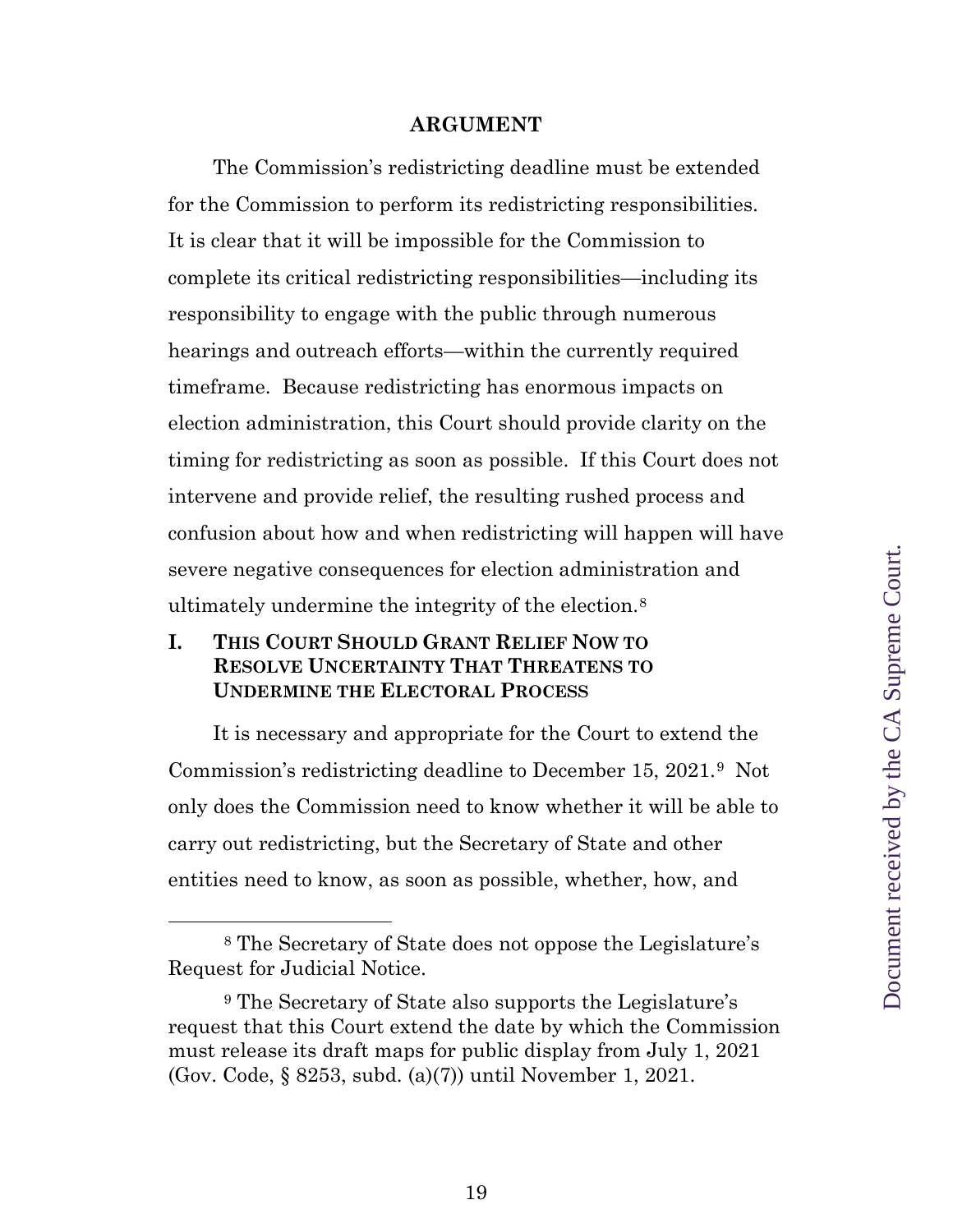when to undertake the many preparations necessary to administer a successful primary election in 2022, using redistricted maps. A breakdown in the redistricting process which includes work performed by the Secretary of State and county elections officials after the Commission approves new maps—will negatively impact the Secretary of State's election administration work and ultimately undermine public confidence in the electoral process.

### **A. Successful Implementation of Redistricted Maps Will Require Significant Election Administration Efforts**

A change to the redistricting deadline—which the Secretary of State agrees is needed to allow the Commission to perform redistricting—will introduce significant challenges to the election administration process that the Secretary of State and other impacted entities must have sufficient time to address. To prepare redistricted maps for use in the 2022 primary, the Secretary of State and county elections officials will need to grapple with numerous operational complexities. It is also quite likely that the Legislature will need to adjust certain statutory election-related deadlines, to protect the rights of candidates and voters.

The Secretary of State's current estimate of the time needed to construct the database used by county elections officials to administer the 2022 primary election (and subsequent elections) is eight weeks from the receipt of the Commission's certified maps, with several additional weeks needed for implementation and testing by county elections officials. (Lean Decl., ¶¶ 7-11.) If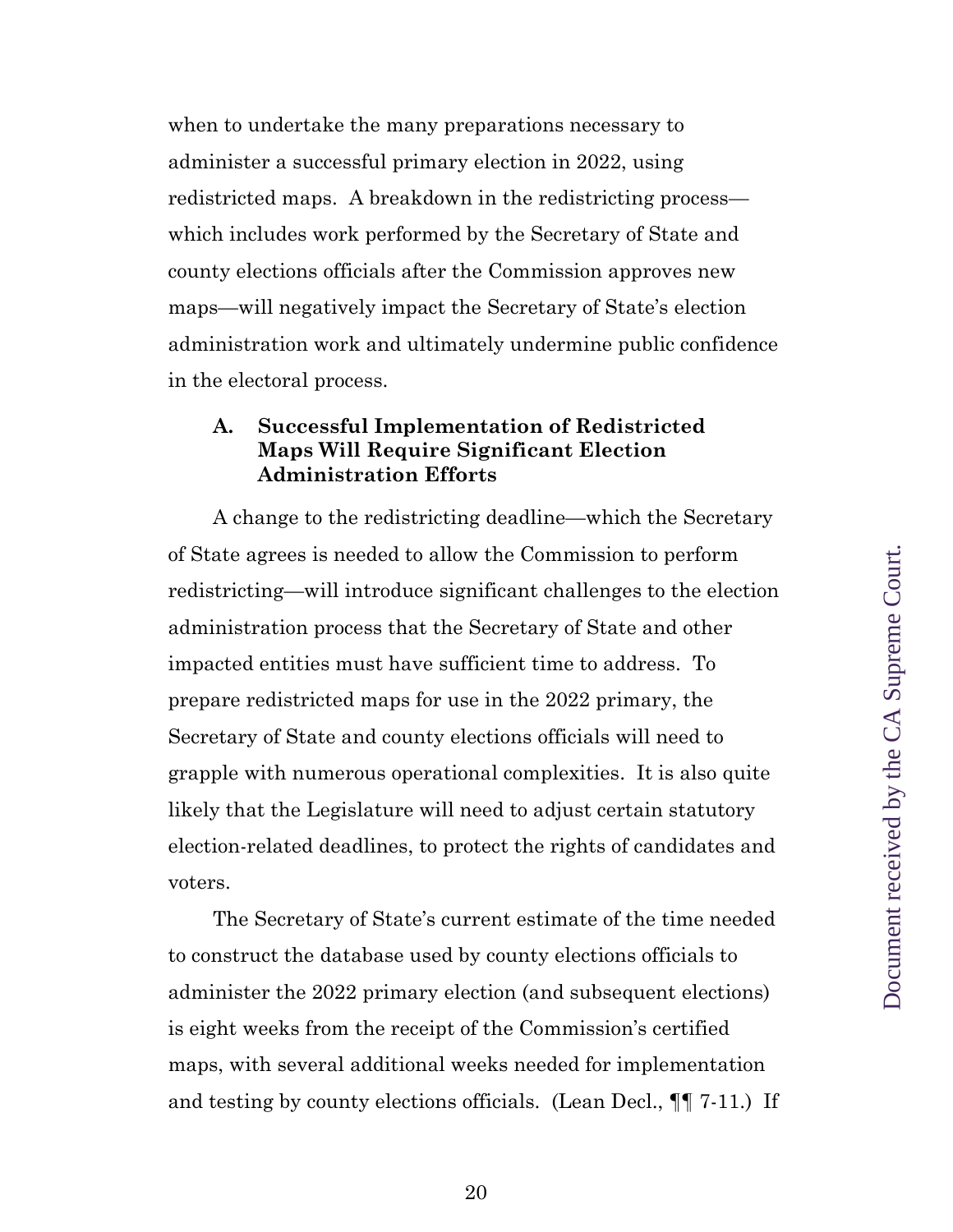the Commission sends its maps to the Secretary of State on December 15, 2021, it could be March 2022 by the time the official maps for use in the June 2022 primary are ready. (*Id*., ¶ 15.) However, this estimate is subject to change, as planning for the upcoming redistricting cycle is still underway. (*Id*., ¶ 6.)

Candidates use redistricted maps to determine whether they have incumbent status (Elec. Code, § 13108, subd. (c)), or whether to run at all, given the boundaries of the district in which they reside. However, preparations by candidates and county elections officials for the 2022 primary election, using redistricted maps, cannot proceed based solely on the maps that the Commission certifies to the Secretary of State. Only after the Secretary of State's database has been created, tested, and implemented, and 58 county elections officials have processed that information into their respective election management systems, will candidates and county elections officials have maps that can be reliably used for the upcoming election. (Lean Decl.,  $\P$ 12.)

Without any adjustments to currently effective statutory deadlines, the new maps will not be ready for use by candidates and county elections officials by the time of the earliest statutory deadline. Assuming a December 15, 2021 redistricting deadline and a June 7, 2022 primary, the period for candidates to gather signatures in lieu of a filing fee—an option that is constitutionally required to be made available (see *Knoll*, *supra*, 12 Cal.3d at p. 349)—would run from December 16, 2021, through February 9, 2022. (Elec. Code, § 8106, subds. (b), (b)(3).)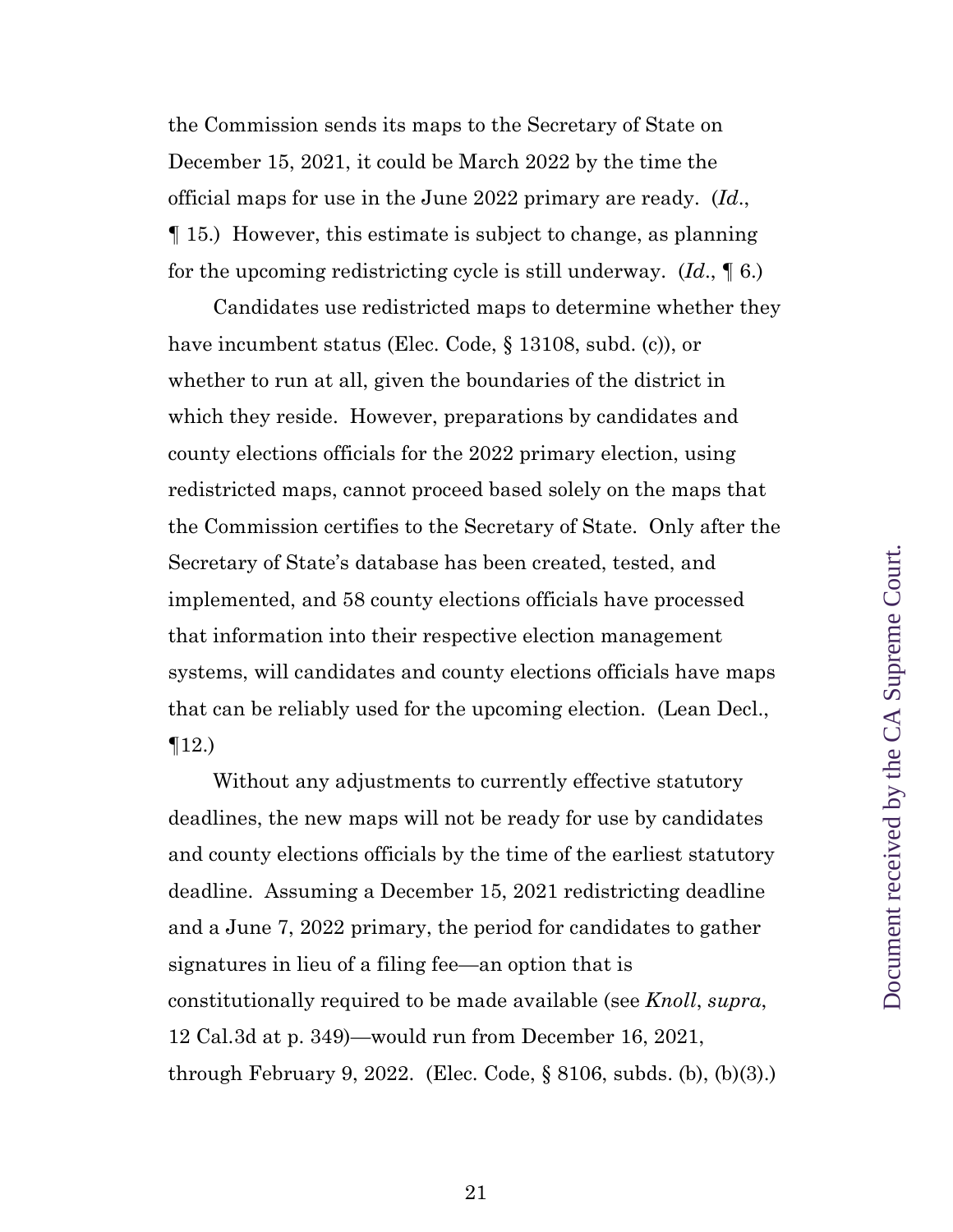The period for filing nomination papers would run from February 14, 2022 through March 11, 2022. (Elec. Code, § 8020, subd. (b).)

There may be additional statutory deadlines that require legislative adjustment, in light of the census and redistricting delays.[10](#page-21-0) But the complications posed by the in-lieu signature period demonstrate the need for a careful review of the entire election calendar, with respect to any delayed redistricting deadline.

Thus, the Secretary of State must not only coordinate with county elections officials and plan the technical aspects of its redistricting database project, but must also determine whether legislation adjusting various statutory election deadlines is necessary. Granting the relief requested by the Legislature now will help ensure that there is sufficient time for all of these efforts.

### **B. The Petition Implicates Important Election Administration Issues and Is Ripe for Resolution**

This matter is ripe for adjudication. This Court has previously recognized that it is appropriate to resolve electionrelated controversies promptly to provide the clarity that elections officials need to successfully administer an election. The current uncertainty caused by the census delay undermines the redistricting process and also threatens the integrity of the

<span id="page-21-0"></span> <sup>10</sup> See Lean Decl., Exs. A, B, C (calendars for June 2012, June 2018, and March 2020 primary elections).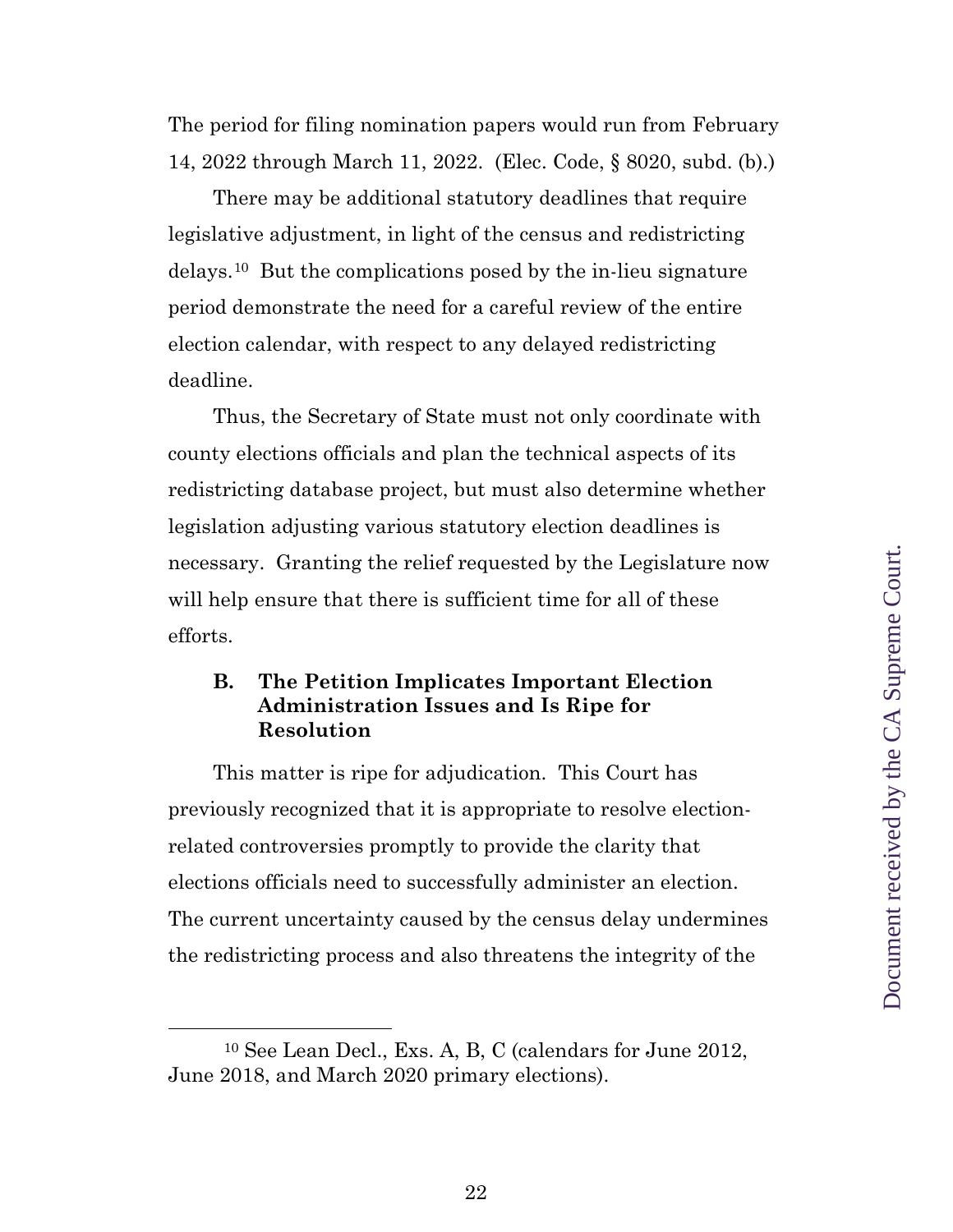first election in which redistricted maps are to be used, the 2022 primary election.

#### **1. This Court Has Frequently Found Controversies Raising Important Elections Issues to be Ripe**

"The ripeness requirement, a branch of the doctrine of justiciability, prevents courts from issuing purely advisory opinions." (*Pacific Legal Foundation v. California Coastal Com.* (1982) 33 Cal.3d 158, 170 [citation omitted].) However, the ripeness requirement "should not prevent courts from resolving concrete disputes if the consequence of a deferred decision will be lingering uncertainty in the law, especially when there is widespread public interest in the answer to a particular legal question." (*Ibid*. [citations omitted].) This Court has "frequently found challenges ripe . . . in cases involving significant legal issues affecting the electoral process, when a speedy resolution of the underlying controversy is necessary to avoid a disruption of an upcoming election." (*Vandermost*, *supra*, 53 Cal.4th at p. 453 [citing *Wilson v. Eu* (1991) 54 Cal.3d 471, 472-473; *Assembly v. Deukmejian*, (1982) 30 Cal.3d 638, 646; *Thompson v. Mellon* (1973) 9 Cal.3d 96, 98; *Legislature v. Reinecke* (1972) 6 Cal.3d 595, 598; *Jolicoeur v. Mihaly* (1971) 5 Cal.3d 565, 570, fn. 1; *Silver v. Brown,* (1965) 63 Cal.2d 270, 277-278; *Perry v. Jordan* (1949) 34 Cal.2d 87, 90-91].)

Certainty about the schedule for any given election is paramount to preparing for and administering a successful election and securing public confidence in the electoral process.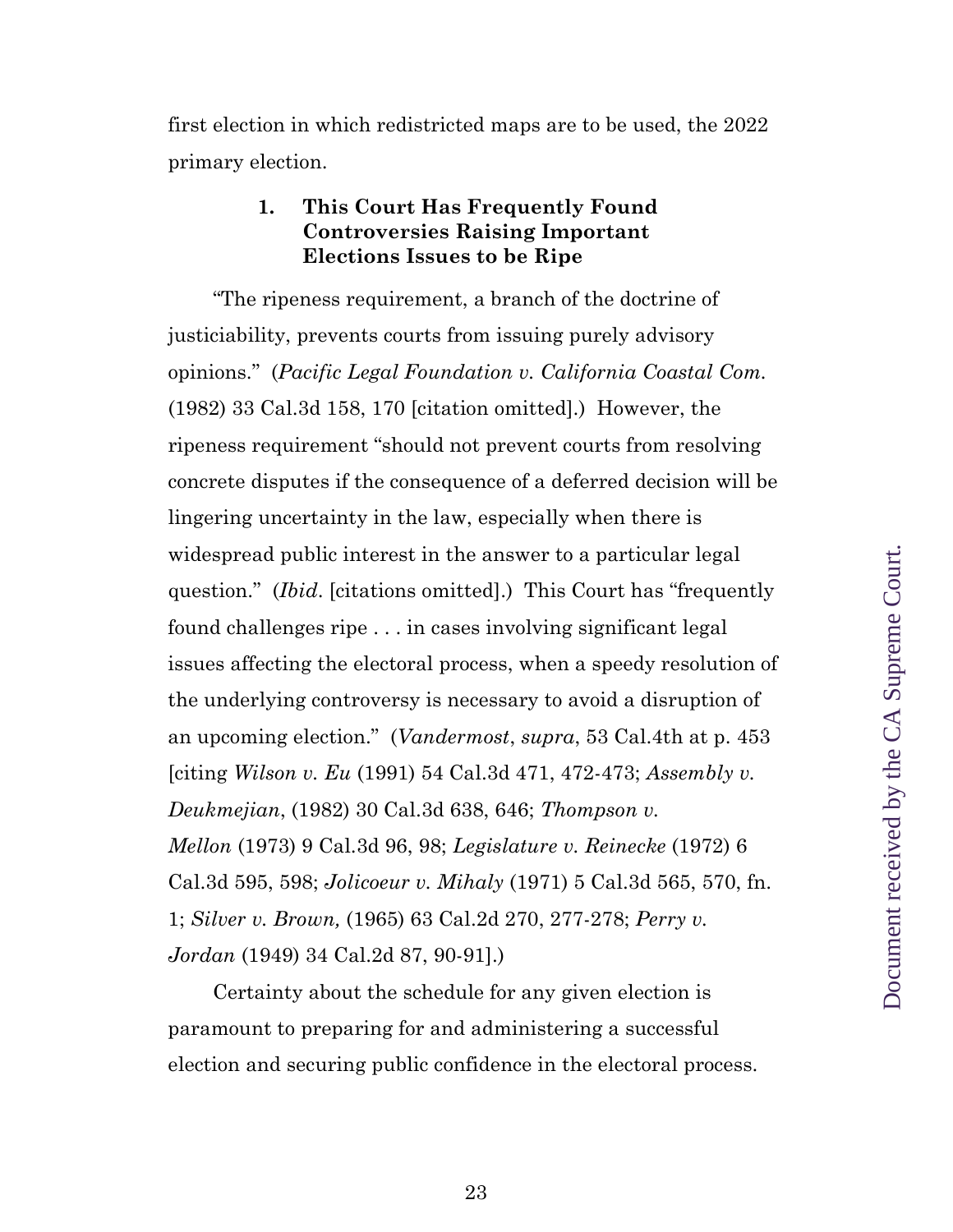As this Court acknowledged in similar circumstances in 1991, based on representations by the Secretary of State:

preparing for elections is a complex and "sequential" process, requiring various tasks be performed before others may begin, including identifying the various district boundaries, developing county election precincts, assigning such districts to all registered voters, designing ballot styles, printing ballots, providing polling places, and training precinct workers. Early delays in one function can impact all other functions. As the Secretary points out, the need to know precise district boundaries "is at the front end of the process . . . ."

(*Wilson v. Eu*, *supra*, 54 Cal.3d at p. 548.)

During the last round of redistricting in 2011 and 2012, this Court considered the *Vandermost* writ petition, which asked the Court to decide on the proper map to use for an upcoming primary election, if a referendum challenging a map approved by the Commission ultimately qualified for a spot on the ballot for the subsequent general election. (*Vandermost*, *supra*, 53 Cal.4th at pp. 435-438.) "Given the realities of the timing of redistricting and the statutory electoral process," this Court found the petition to be ripe "even in the absence of a showing that the proposed referendum is likely to qualify for the ballot." (*Id*., at pp. 457, 463.)

### **2. This Matter Is Ripe Because Certainty Is Needed Now, for Redistricting to Succeed**

The case for ripeness here is clearer than in *Vandermost*. It is already apparent that a problem exists and a solution is required. The Census Bureau has announced that it "is seeking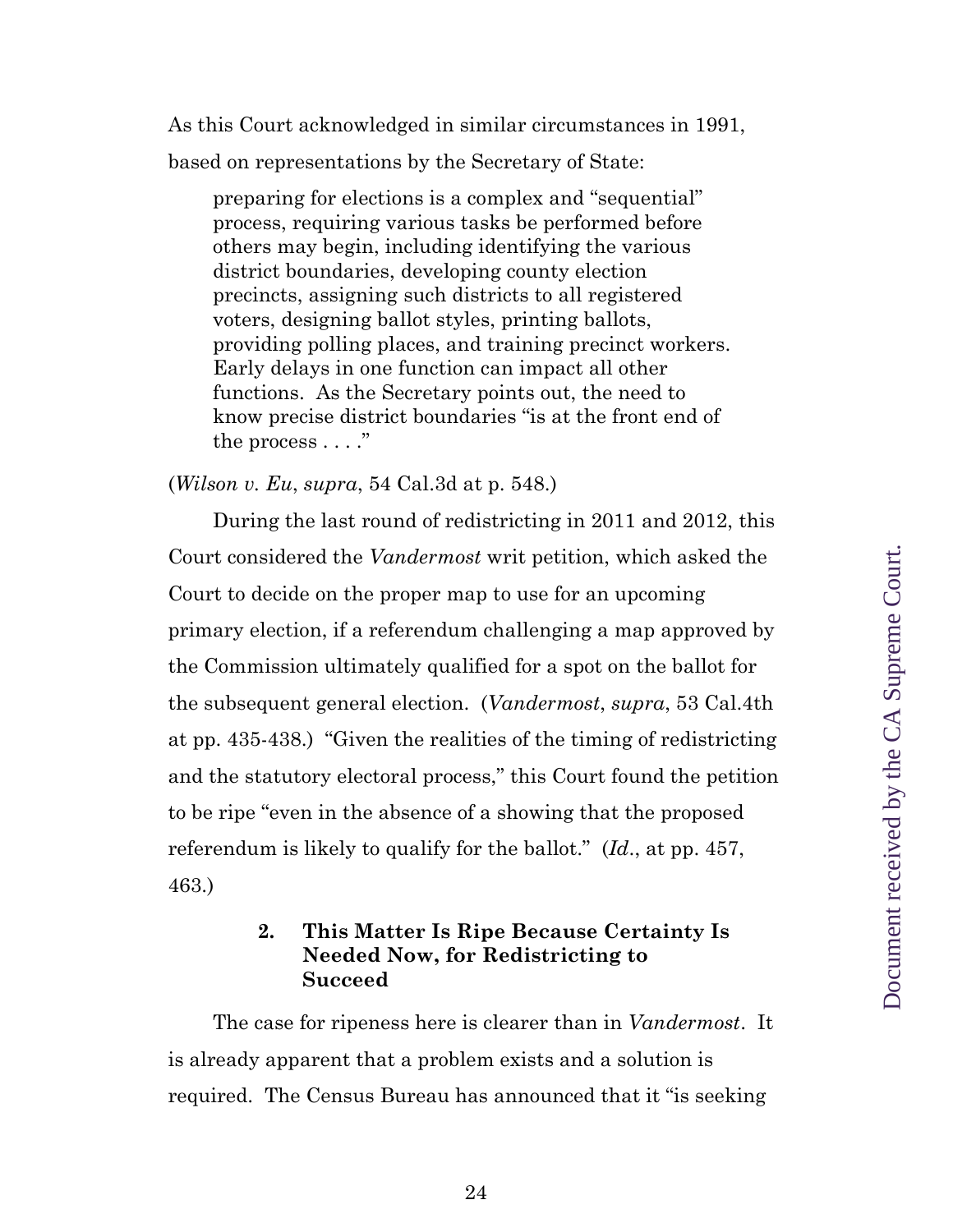statutory relief from Congress of 120 additional calendar days to deliver final apportionment counts," which would allow "redistricting data to be delivered to the states no later than July 31, 2021." (Leg. RJN, Ex. A, at p. 2.) Legislation to provide this statutory relief is pending in Congress. California's redistricting deadline must be moved or the Commission will not be able to perform its redistricting duties.

It is therefore also already apparent that the Secretary of State and other impacted entities will need to prepare for the possibility of revisions to the timeframes and procedures for use of those redistricted maps in the 2022 primary. The Secretary of State, the Commission, and the Legislature need certainty about whether redistricting by the Commission will even be possible, and the schedule for that redistricting. The Commission needs to know what its deadline is so it can provide to the Secretary of State maps that are the product of an "open and transparent process enabling full public consideration of and comment on the drawing of district lines," and that comply with state and federal redistricting criteria, including the Voting Rights Act. (Cal. Const., art. XXI, § 2, subds. (b), (d); see *ante*, at p. 10.) The Secretary of State also needs certainty regarding the redistricting deadline, to undertake the complex planning process required to create the database that generates official maps used to run elections, and relied upon by county elections officials, candidates, and voters for numerous election-related tasks. And, as the inlieu signature period demonstrates (Elec. Code, § 8106, subds. (b), (b)(3)), it is quite likely that some changes to the Elections Code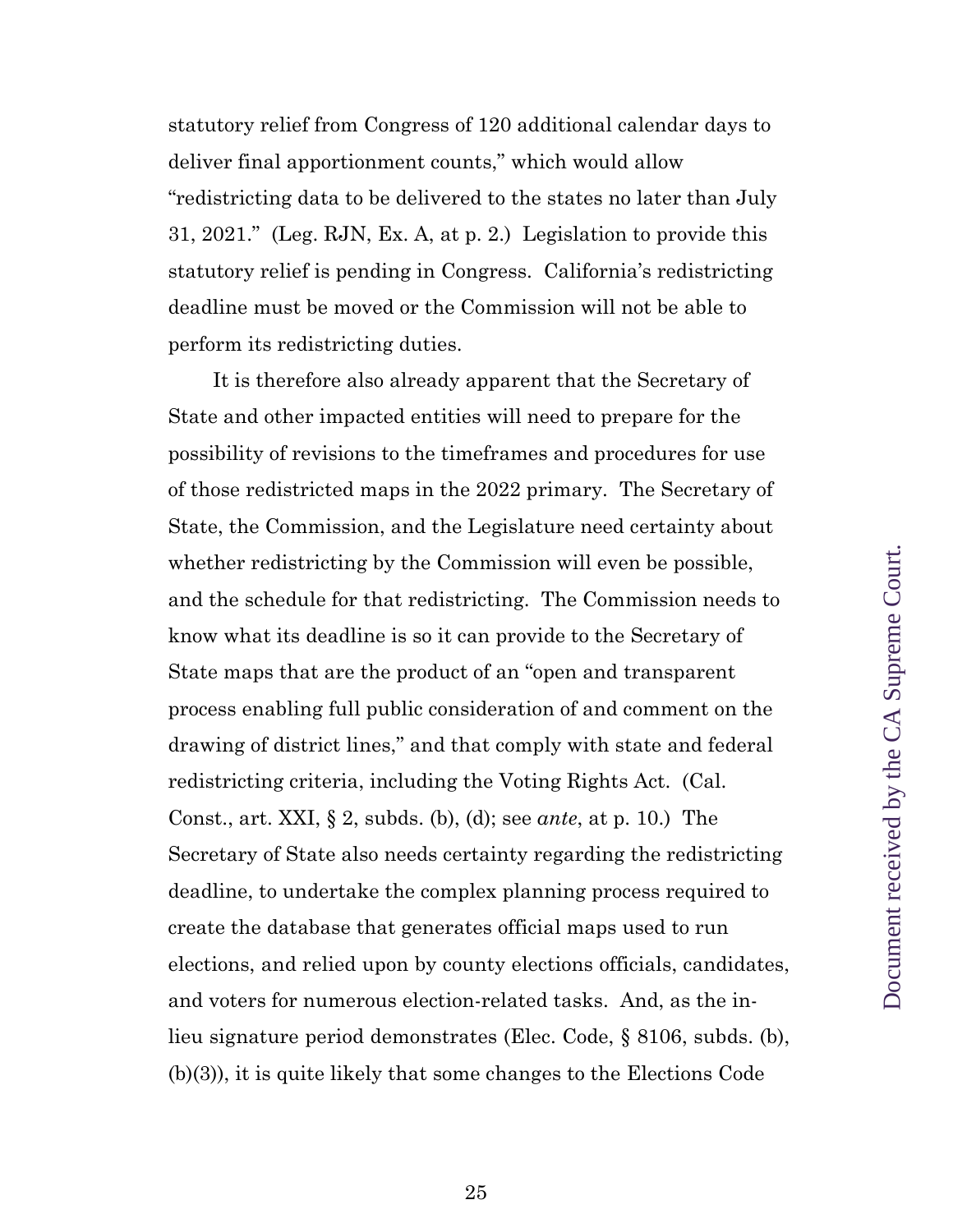will be required, to align election administration deadlines with any new redistricting deadline. Both the Secretary of State and the Legislature must know whether to proceed with preparations for securing those legislative changes.

The possibility of extending the redistricting deadline through a constitutional amendment does not obviate the need for this Court to grant relief now.<sup>11</sup> The months of uncertainty about the outcome of the election in November deprives the Commission, the Secretary of State, the Legislature, and other interested entities of critical time that could be used to help ensure a successful redistricting effort and primary election in 2022.[12](#page-25-1) And, the extension of the redistricting deadline would present voters with a potentially confusing procedural issue that is not well suited to an up-or-down vote, at an election that could

<span id="page-25-0"></span> <sup>11</sup> With respect to the July 1, 2021 deadline for public display of draft maps (Gov. Code, § 8253, subd. (a)(7)), this Court is the only entity capable of providing relief, because the Legislature cannot amend the statutes governing the Commission's work in years ending in 9, 0, or 1. (See *id*., § 8251, subd. (c)(5).)

<span id="page-25-1"></span><sup>12</sup> Because the bills proposing the legislative constitutional amendments were introduced so recently, it may be procedurally impossible for the Legislature to pass them before each house adjourns for summer recess (June 19, 2020 for the Assembly and July 2, 2020 for the Senate). (Leg. RJN, Ex. G.) There are also procedural, fiscal, and operational complexities associated with placing a legislative constitutional amendment on the ballot after July 1. Measures placed on the ballot during the July 1-26 period, present a significant challenge to elections officials, which could undermine their ability to carry out important election administration duties. (*Ante*, at pp. 15-16; Lean Decl., ¶¶ 16-25.)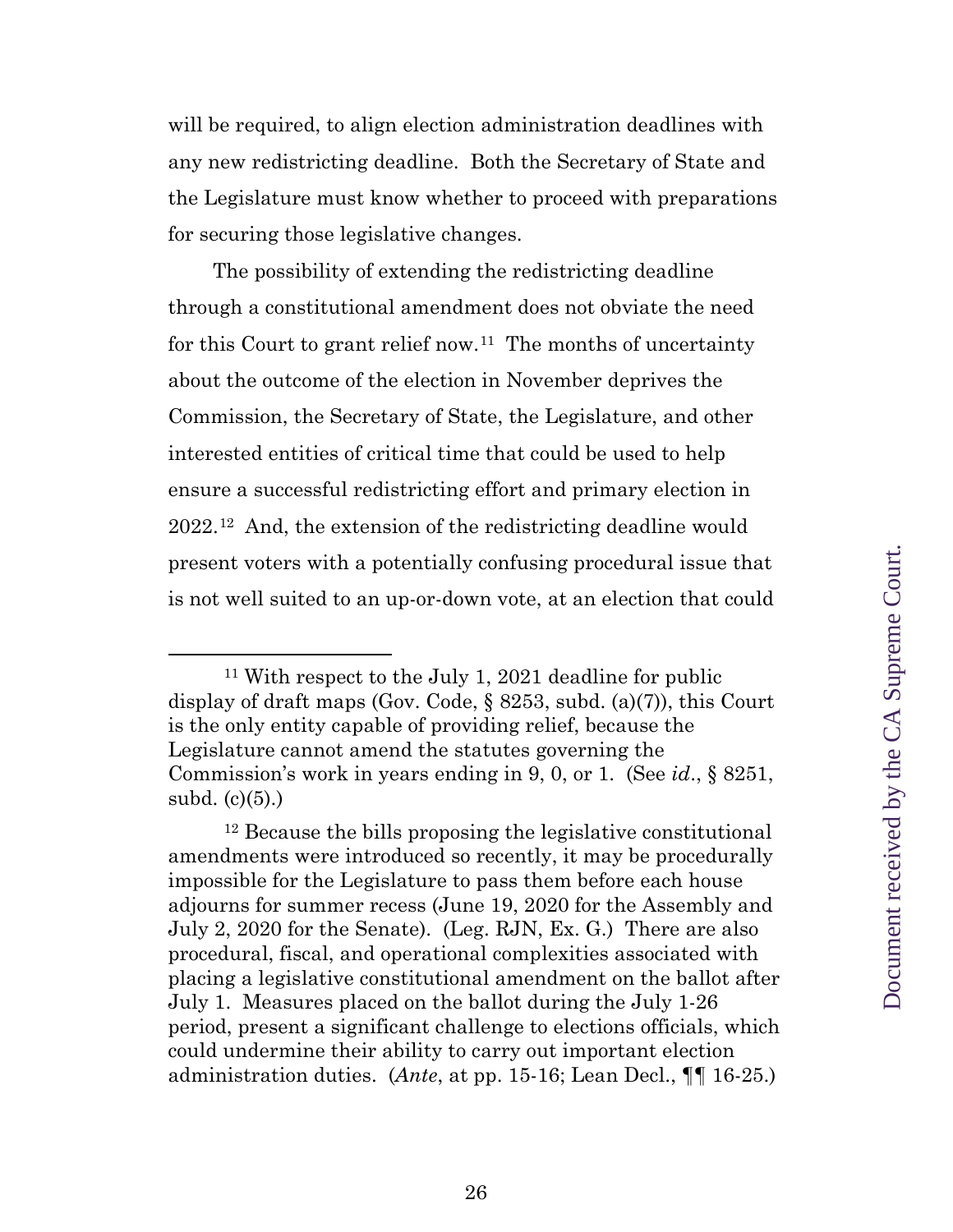have eleven or more other measures on the ballot. (Lean Decl.,  $\P$  26.)

Given all of these considerations, if the redistricting deadline will be December 15, 2021, then it is crucial for the Secretary of State and other entities to know that as soon as possible, so that the many election-administration-related tasks described above can begin. If the redistricting deadline will be some other date or if redistricting will ultimately happen through some other mechanism, such as through special masters appointed by this Court—it will be important to know that as far in advance as possible, so that there will be sufficient time to adjust election administration activities accordingly. As this Court recognized in *Vandermost*, "detrimental consequences to the orderly process of an election may result if the court fails to exercise jurisdiction expeditiously," and such consequences "may reasonably support a judicial determination that the proposed mandate action is sufficiently 'ripe' to permit this court to exercise jurisdiction over the mandate action at that earlier juncture." (*Vandermost*, *supra*, 53 Cal.4th at p. 456.) Any continuing uncertainty about the redistricting timeline would impede the Secretary of State's ability to run a successful election using redistricted maps, and it is appropriate for this Court to address this uncertainty now.

#### **C. The Legislature's Requested Relief is Authorized by Law**

In its Petition, the Legislature has asked this Court to require the Secretary of State to accept the final maps approved by the Commission from August 15, 2021 until December 15,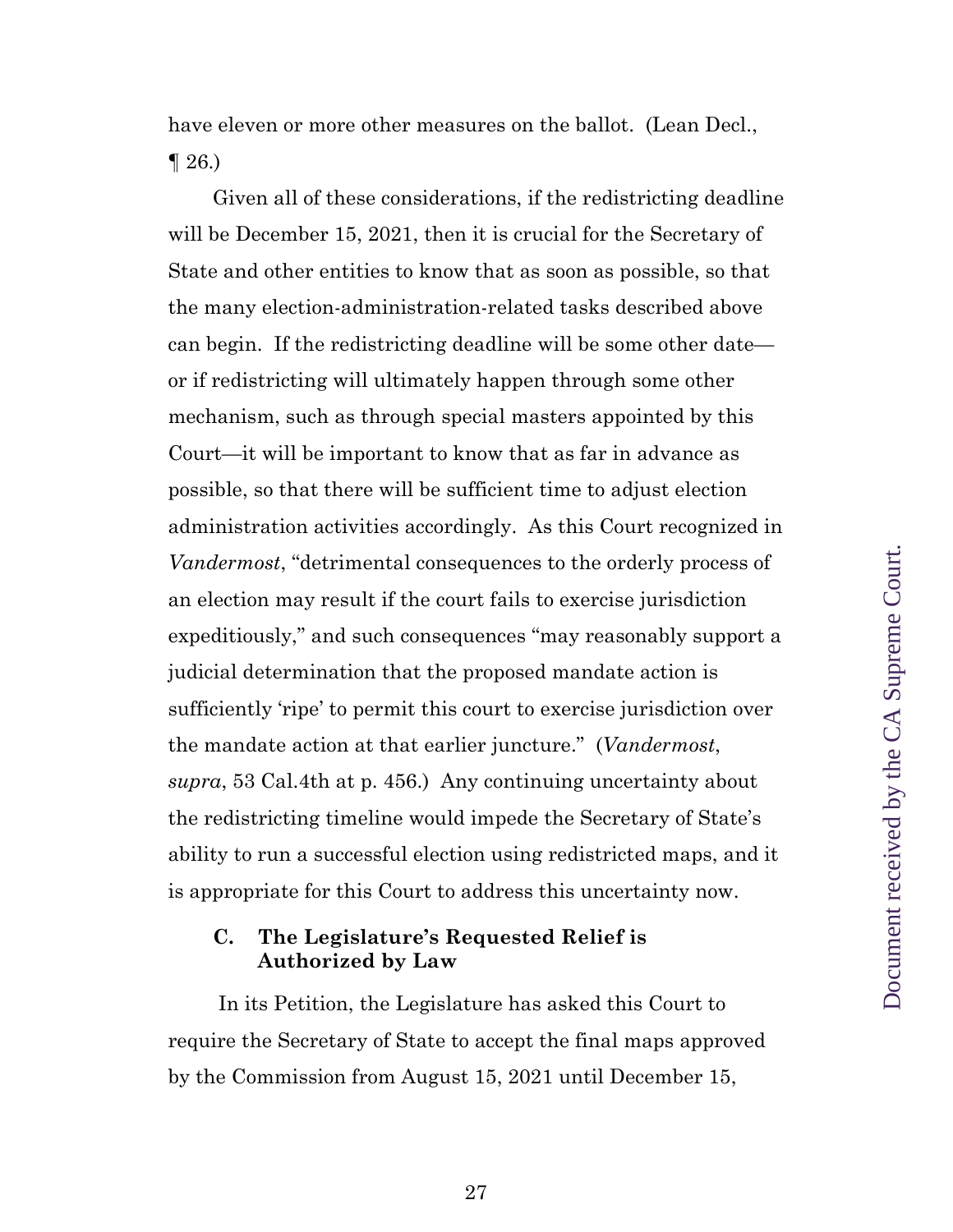2021, and to extend the date by which the Commission must release its draft maps for public display (Gov. Code, § 8253, subd.  $(a)(7)$  from July 1, 2021 until November 1, 2021. (Petition, at p. 18.) This Court "has repeatedly exercised authority to entertain and decide petitions for original writs of mandate related to the referendum, initiative, and redistricting process in circumstances in which an expeditious ruling was necessary to the orderly functioning of the electoral system." (*Vandermost*, *supra*, 52 Cal.4th at p. 452 [citing *Senate v. Jones* (1999) 21 Cal.4th 1142; *Wilson v. Eu*, *supra*, 54 Cal.3d 546; *Wilson v. Eu* (1992) 1 Cal.4th 707; *Assembly v. Deukmejian, supra,* 30 Cal.3d 638; *Legislature v. Reinecke* (1973) 10 Cal.3d 396; *Silver v. Brown*, *supra*, 63 Cal.2d 270].) The relief sought here is consistent with the Court's previous exercise of authority in this area.

In addition, this Court has the power of reformation, which allows it to "'rewrite' . . . a statute in order to preserve it against invalidation under the Constitution, when [the Court] can say with confidence that (i) it is possible to reform the statute in a manner that closely effectuates policy judgments clearly articulated by the enacting body, and (ii) the enacting body would have preferred the reformed construction to invalidation of the statute." (*Kopp v. Fair Pol. Practices Com.* (1995) 11 Cal.4th 607, 660-661.) This Court can exercise this authority with respect to statutes enacted by the Legislature and voter-approved ballot initiatives. (*Id*., at pp. 660-662.) The power of reformation exists not just for instances of invalidity, but also for impossibility, when circumstances have "rendered it impossible for the parties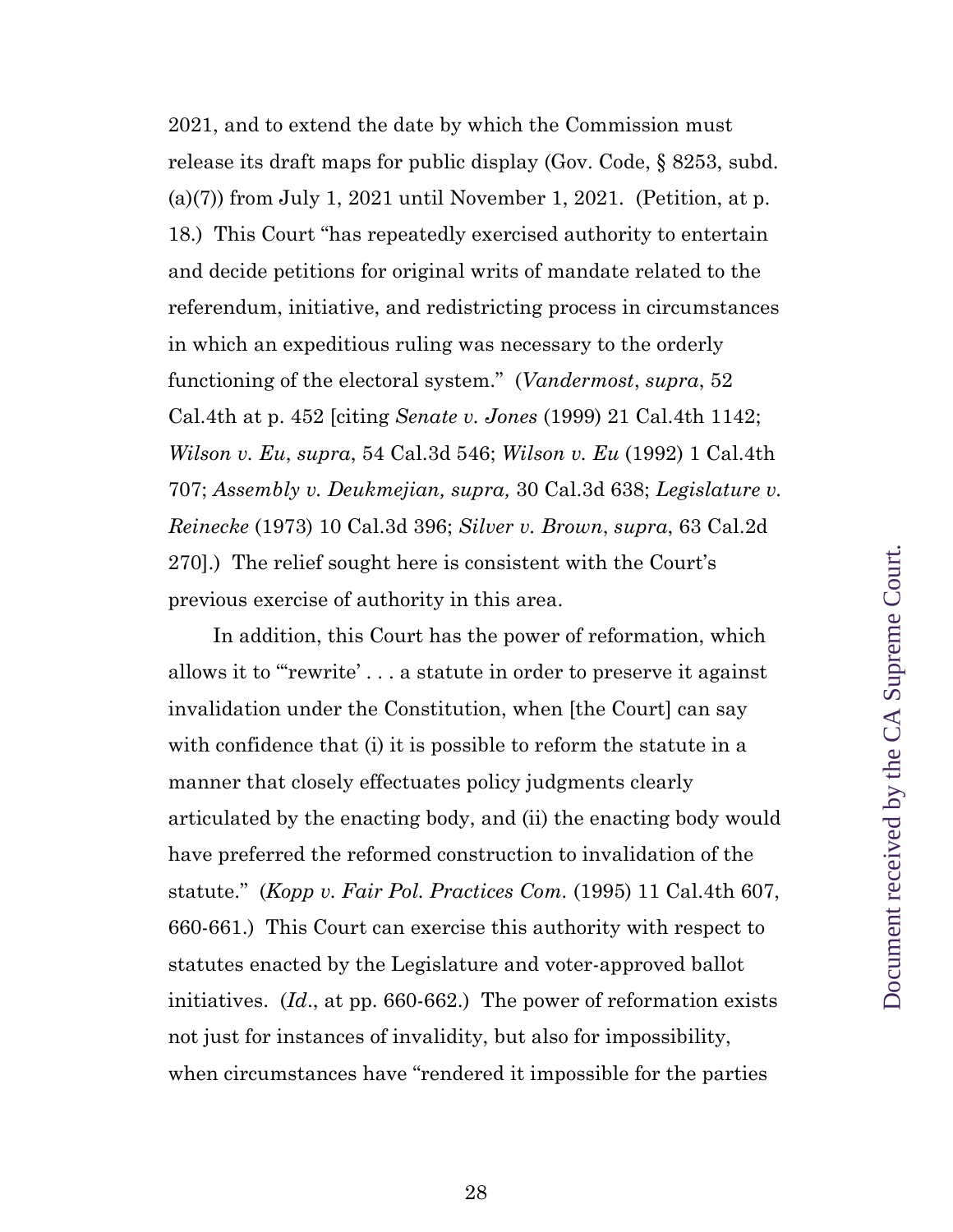and others affected to comply with the legislation's literal terms." (*California Redevelopment Assn. v. Matosantos* (2011) 53 Cal.4th 231, 274.)

Here, it is clear that it will be impossible for the Commission to comply with the August 15, 2021 redistricting deadline and the July 1, 2021 deadline for public display of its draft maps. This Court therefore has the authority to grant the requested relief with respect to both the August 15, 2021 and July 1, 2021 deadlines, which were enacted by the voters and by the Legislature, respectively.[13](#page-28-0) And, it is evident that in enacting Proposition 11 and Proposition 20, the voters intended to have redistricting performed by the Commission, in a manner that welcomes public comment and participation. Granting the petition would thus "effectuate[] policy judgments clearly articulated by" the voters, who would undoubtedly prefer under these circumstances that the Commission perform redistricting on an extended schedule, rather than not perform it at all. (*Kopp*, *supra*, 11 Cal.4th at p. 661.) Extending the deadlines now would also enable the Secretary of State to take all steps necessary for successful use of the redistricted maps, which is inherent in the voters' motivations for creating the Commission.

<span id="page-28-0"></span> <sup>13</sup> The August 15, 2021 redistricting deadline in Article 21, section 2 of the California Constitution was enacted in 2010 through a voter-approved ballot initiative. (Prop. 20, as approved by voters, Gen. Elec. (Nov. 2, 2010), § 3.2.) The July 1, 2021 deadline for public display of the Commission's draft maps provided in Government Code section 8253, subdivision (a)(7) was set through legislation enacted in 2012. (Stats. 2012, Ch. 271, § 4.)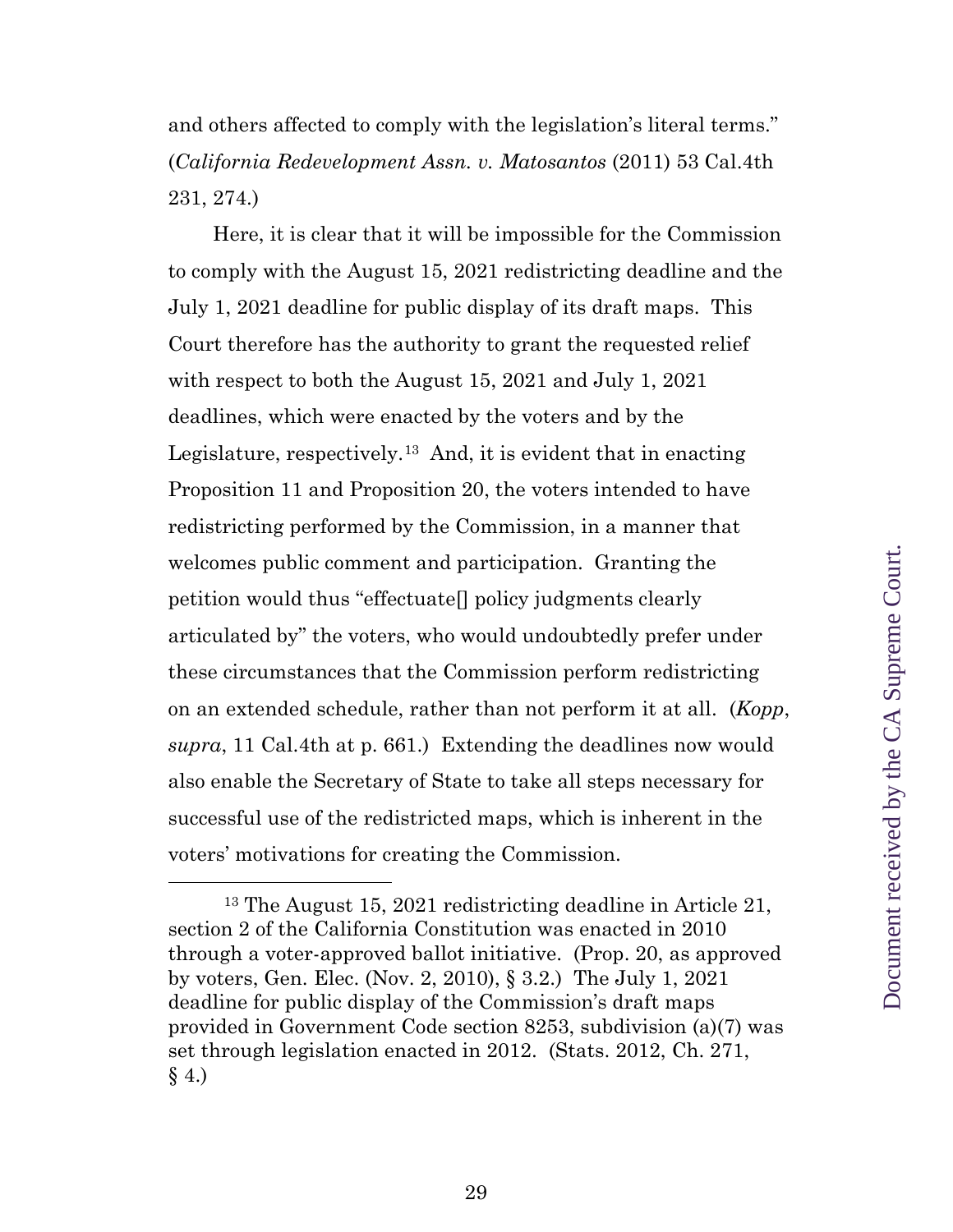#### **CONCLUSION**

For the foregoing reasons, this Court should grant the relief sought in the Petition.

Dated: June 11, 2020 Respectfully submitted,

XAVIER BECERRA Attorney General of California THOMAS S. PATTERSON Senior Assistant Attorney General ANTHONY R. HAKL Supervising Deputy Attorney General

/S/ P. PATTY LI

P. PATTY LI Deputy Attorney General *Attorneys for Secretary of State Alex Padilla*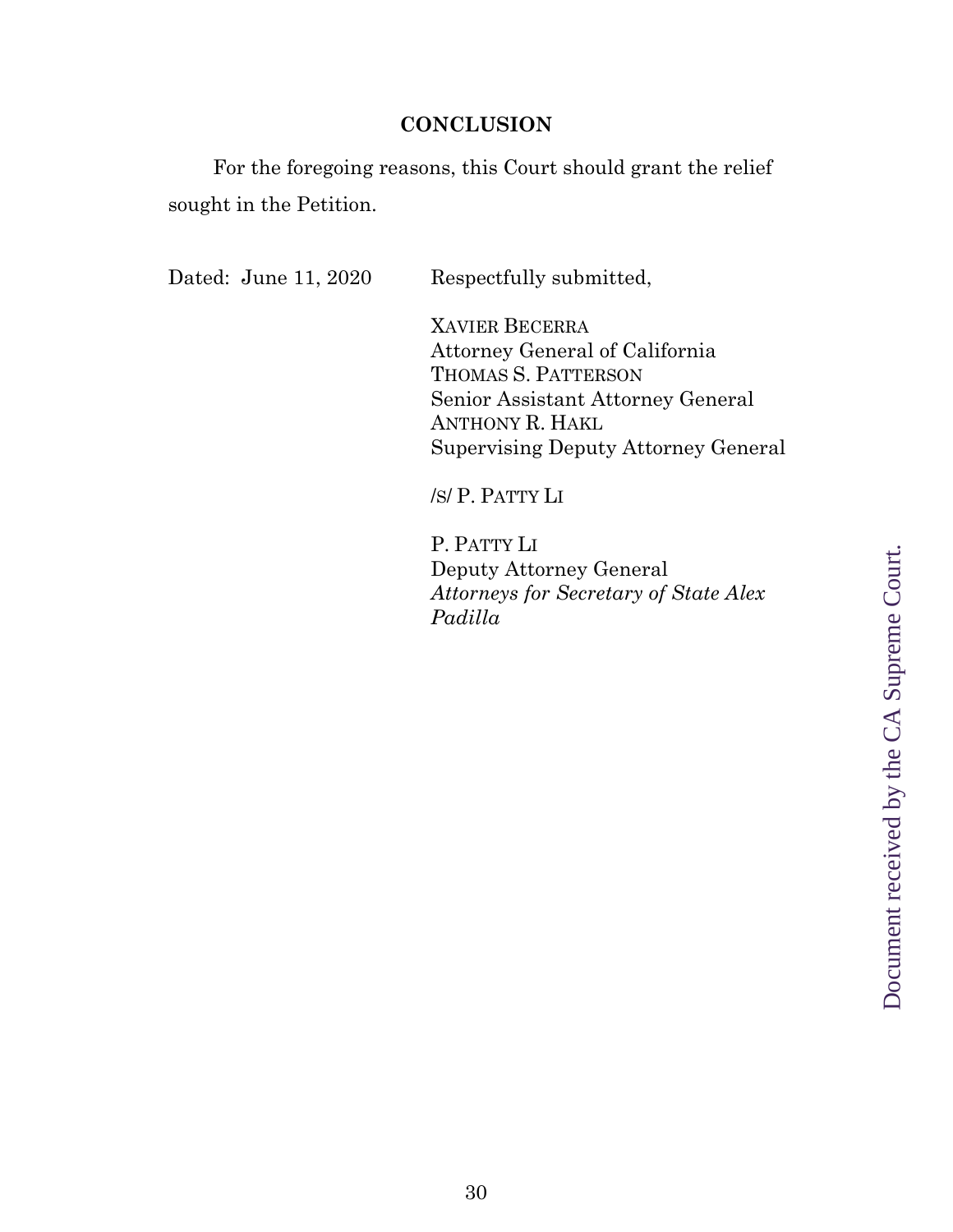### **CERTIFICATE OF COMPLIANCE**

I certify that the attached RESPONDENT SECRETARY OF STATE'S PRELIMINARY RESPONSE TO PETITION FOR WRIT OF MANDATE uses a 13 point Century Schoolbook font and contains 5,433 words.

Dated: June 11, 2020 XAVIER BECERRA

Attorney General of California

/S/ P. PATTY LI

P. PATTY LI Deputy Attorney General *Attorneys for Secretary of State Alex Padilla*